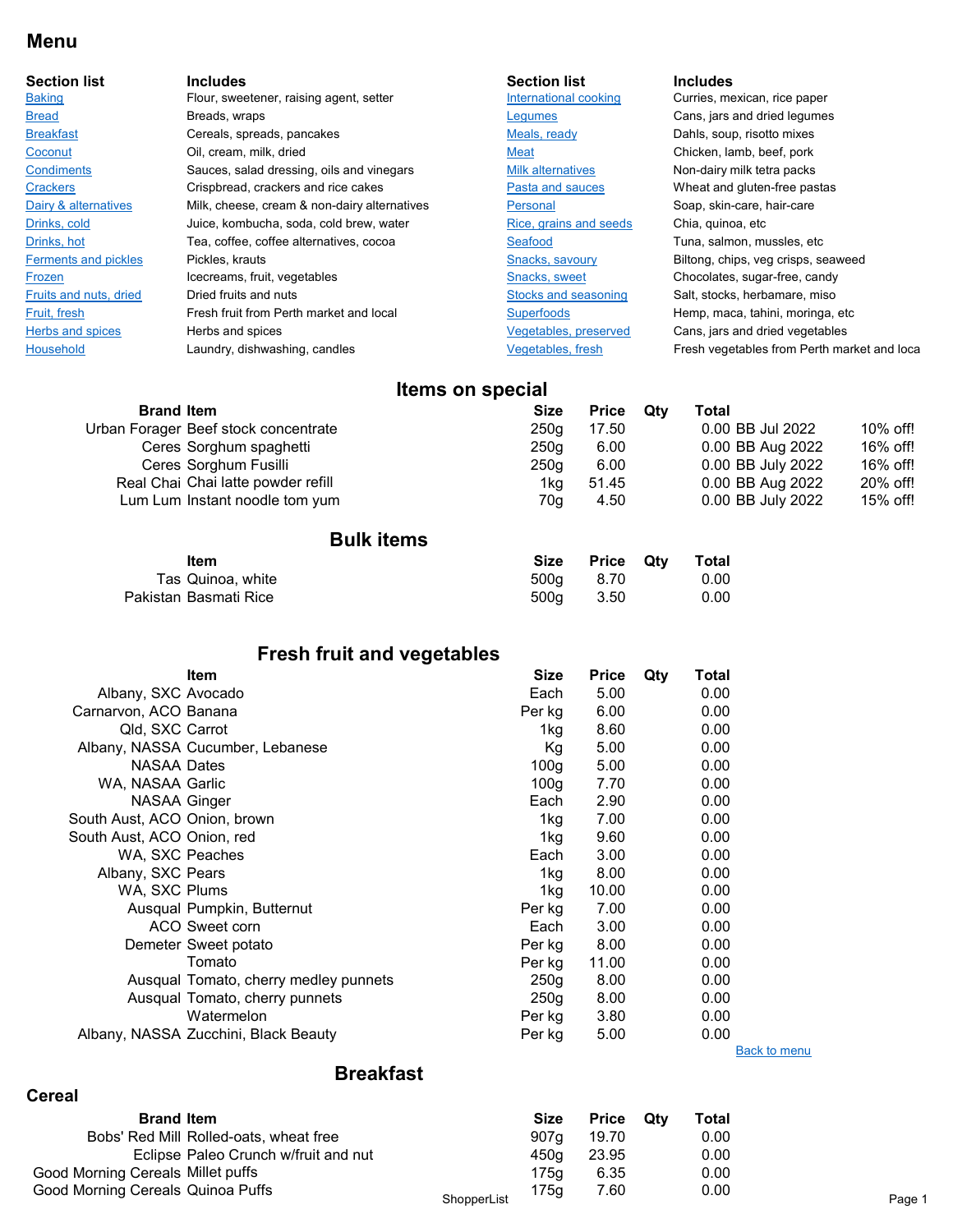| Good Morning Cereals Brown Rice Puffs |                                                           |             | 175g             | 6.35                 |     | 0.00         |                     |        |
|---------------------------------------|-----------------------------------------------------------|-------------|------------------|----------------------|-----|--------------|---------------------|--------|
|                                       | Healthy Valley Deluxe buckwheat, activated                |             | 500g             | 20.65                |     | 0.00         |                     |        |
| Nature's Path Corn flakes             |                                                           |             | 750g             | 18.90                |     | 0.00         |                     |        |
|                                       | Nature's Path Heritage flakes                             |             | 907g             | 18.90                |     | 0.00         |                     |        |
|                                       | Nature's Path Mesa sunrise                                |             | 300 <sub>g</sub> | 9.55                 |     | 0.00         |                     |        |
| Nature's Path Rice crisps             |                                                           |             | 284g             | 9.45                 |     | 0.00         |                     |        |
| Real Good Food Bircher muesli         |                                                           |             | 500g             | 15.95                |     | 0.00         |                     |        |
| <b>Spreads</b>                        |                                                           |             |                  |                      |     |              |                     |        |
| <b>Brand Item</b>                     |                                                           |             | <b>Size</b>      | <b>Price</b>         | Qty | <b>Total</b> |                     |        |
|                                       | Food to Nourish Cashew spread, sprouted                   |             | 225g             | 14.95                |     | 0.00         |                     |        |
| Cherry boots Plum jam                 |                                                           |             | 190g             | 9.00                 |     | 0.00         |                     |        |
|                                       | Raw Food Factory Honey, certified, WA, unfiltered, raw    |             | 495g             | 17.00                |     | 0.00         |                     |        |
|                                       | Absolute Organics Peanut butter, crunchy                  |             | 350 <sub>g</sub> | 10.20                |     | 0.00         |                     |        |
|                                       | Absolute Organics Peanut butter, smooth                   |             | 350 <sub>g</sub> | 9.45                 |     | 0.00         |                     |        |
| <b>Mixes</b>                          |                                                           |             |                  |                      |     |              |                     |        |
| <b>Brand Item</b>                     |                                                           |             | <b>Size</b>      | <b>Price</b>         | Qty | <b>Total</b> |                     |        |
|                                       | Bobs' Red Mill 7-grains pancake & waffle mix              |             | 680g             | 12.10                |     | 0.00         |                     |        |
|                                       | <b>Breads and wraps</b>                                   |             |                  |                      |     |              |                     |        |
| <b>Brand Item</b>                     |                                                           |             | <b>Size</b>      |                      | Qty | <b>Total</b> |                     |        |
| Ancient harvest Lo-carb wraps         |                                                           |             | 220g             | <b>Price</b><br>9.70 |     | 0.00         |                     |        |
|                                       | Healthybake Ancient Grains (frozen)                       |             | 600g             | 12.00                |     | 0.00         |                     |        |
|                                       | Healthybake Khorasan sliced loaf (frozen)                 |             | 700g             | 12.00                |     | 0.00         |                     |        |
|                                       | Healthybake Sourdough loaf, Rye grid (frozen)             |             | 700g             | 10.30                |     | 0.00         |                     |        |
|                                       | Healthybake Spelt fruit buns (frozen)                     |             | 500g             | 13.15                |     | 0.00         |                     |        |
|                                       |                                                           |             |                  |                      |     |              | <b>Back to menu</b> |        |
|                                       | <b>Hot drinks</b>                                         |             |                  |                      |     |              |                     |        |
| <b>Brand Item</b>                     |                                                           |             | <b>Size</b>      | <b>Price</b>         | Qty | <b>Total</b> |                     |        |
|                                       | Healthy Valley Bladderwrack granules                      |             | 120g             | 13.40                |     | 0.00         |                     |        |
|                                       | <b>WAters Barley cup</b>                                  |             | 100 <sub>g</sub> | 9.95                 |     | 0.00         |                     |        |
|                                       | Grana Chicory cup                                         |             | 100 <sub>g</sub> | 10.45                |     | 0.00         |                     |        |
|                                       | Healthy Valley Chocolate, creamy drinking BULK ITEM       |             | per Kg           | 10.00                |     | 0.00         |                     |        |
| Tea bags                              |                                                           |             |                  |                      |     |              |                     |        |
| <b>Brand Item</b>                     |                                                           |             | <b>Size</b>      | <b>Price</b>         | Qty | <b>Total</b> |                     |        |
| English Tea Shop Decaf black tea      |                                                           |             | 20s              | 6.80                 |     | 0.00         |                     |        |
|                                       | English Tea Shop Green tea pomegranate                    |             | 20s              | 6.30                 |     | 0.00         |                     |        |
|                                       | English Tea Shop White tea with blueberry and elderflower |             | 20s              | 5.70                 |     | 0.00         |                     |        |
|                                       | English Tea Shop White tea with tropical friuts           |             | 20s              | 6.30                 |     | 0.00         |                     |        |
| <b>Planet Organics Bedtime</b>        |                                                           |             | 25's             | 6.25                 |     | 0.00         |                     |        |
| Planet Organics Chai spice            |                                                           |             | 25's             | 6.10                 |     | 0.00         |                     |        |
| Planet Organics Chamomile             |                                                           |             | 25's             | 3.95                 |     | 0.00         |                     |        |
| Planet Organics Cinnamon              |                                                           |             | 25's             | 6.25                 |     | 0.00         |                     |        |
| <b>Planet Organics Darjeeling</b>     |                                                           |             | 25's             | 6.25                 |     | 0.00         |                     |        |
| <b>Planet Organics Detox</b>          |                                                           |             | 25's             | 6.20                 |     | 0.00         |                     |        |
| <b>Planet Organics Dieters</b>        |                                                           |             | 25's             | 6.25                 |     | 0.00         |                     |        |
| Planet Organics Echinacea             |                                                           |             | 25's             | 6.25                 |     | 0.00         |                     |        |
|                                       | Planet Organics English breakfast                         |             | 25's             | 6.25                 |     | 0.00         |                     |        |
|                                       | Planet Organics Female balance                            |             | 25's             | 6.25                 |     | 0.00         |                     |        |
| <b>Planet Organics Ginger</b>         |                                                           |             | 25's             | 6.25                 |     | 0.00         |                     |        |
| Planet Organics Ginkgo plus           |                                                           |             | 25's             | 6.25                 |     | 0.00         |                     |        |
| Planet Organics Ginseng plus          |                                                           |             | 25's             | 6.25                 |     | 0.00         |                     |        |
| Planet Organics Green Tea             |                                                           |             | 25's             | 3.95                 |     | 0.00         |                     |        |
| Planet Organics Green Tea             |                                                           |             | 50's             | 3.95                 |     | 0.00         |                     |        |
| Planet Organics Immunitea             |                                                           |             | 25's             | 7.80                 |     | 0.00         |                     |        |
| Planet Organics Jasmine green         |                                                           |             | 25's             | 6.25                 |     | 0.00         |                     |        |
| Planet Organics Lemon balm            |                                                           |             | 25's             | 6.25                 |     | 0.00         |                     |        |
| <b>Planet Organics Nettle</b>         |                                                           |             | 25's             | 6.10                 |     | 0.00         |                     |        |
| <b>Planet Organics Oolong</b>         |                                                           |             | 25's             | 6.10                 |     | 0.00         |                     |        |
| <b>Planet Organics Peppermint</b>     |                                                           |             | 25's             | 6.25                 |     | 0.00         |                     |        |
| Planet Organics Raspberry leaf        |                                                           |             | 25's             | 6.25                 |     | 0.00         |                     |        |
| <b>Planet Organics Rooibos</b>        |                                                           |             | 25's             | 6.25                 |     | 0.00         |                     |        |
| <b>Planet Organics Spearmint</b>      |                                                           |             | 25's             | 6.25                 |     | 0.00         |                     |        |
| Planet Organics St John's Wort        |                                                           |             | 25's             | 6.25                 |     | 0.00         |                     |        |
| Planet Organics Tulsi                 |                                                           | ShopperList | 25's             | 6.25                 |     | 0.00         |                     | Page 2 |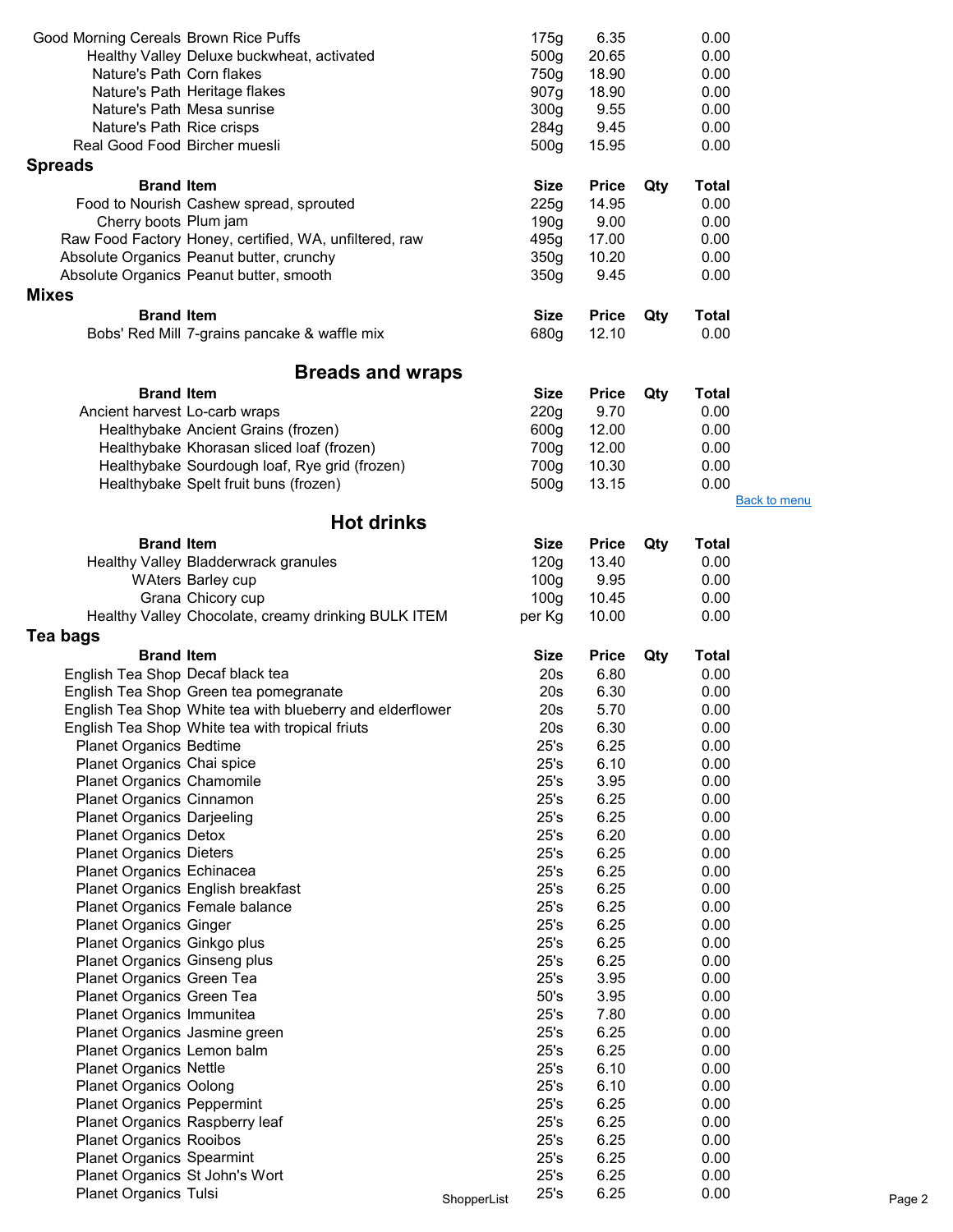| <b>Planet Organics Turmeric</b>            |                                                    | 25's             | 6.25         |     | 0.00         |                     |
|--------------------------------------------|----------------------------------------------------|------------------|--------------|-----|--------------|---------------------|
| Planet Organics White tea                  |                                                    | 25's             | 6.25         |     | 0.00         |                     |
| <b>Planet Organics Wintertime</b>          |                                                    | 25's             | 6.25         |     | 0.00         |                     |
| Planet Organics Yerba Mate                 |                                                    | 25's             | 6.25         |     | 0.00         |                     |
| Universal Village (Qi) Green tea (Clarity) |                                                    | 25's             | 5.40         |     | 0.00         |                     |
|                                            | Universal Village (Qi) Green tea and ginger        | 25's             | 5.65         |     | 0.00         |                     |
|                                            | Universal Village (Qi) White Chai & Orange (Relax) | 25's             | 5.65         |     | 0.00         |                     |
| Tea, Ioose                                 |                                                    |                  |              |     |              |                     |
|                                            |                                                    |                  |              |     |              |                     |
| <b>Brand Item</b>                          |                                                    | <b>Size</b>      | <b>Price</b> | Qty | <b>Total</b> |                     |
| Egyptian Red Hibiscus Tea                  |                                                    | 100 <sub>g</sub> | 14.50        |     | 0.00         |                     |
|                                            | Love Tea Dandelion chai                            | 100 <sub>g</sub> | 14.10        |     | 0.00         |                     |
|                                            | Love Tea English breakfast                         | 100 <sub>g</sub> | 12.80        |     | 0.00         |                     |
|                                            | Love Tea Honey spiced chai                         | 250g             | 21.65        |     | 0.00         |                     |
| Love Tea Sleep                             |                                                    | 60 <sub>g</sub>  | 12.80        |     | 0.00         |                     |
| Planet Organics Chai spice                 |                                                    | 100 <sub>g</sub> | 14.90        |     | 0.00         |                     |
|                                            | Real Chai Chai Latte powder cannister              | 200 <sub>g</sub> | 21.60        |     | 0.00         |                     |
|                                            | Real Chai Chai Latte powder refill                 | 200 <sub>g</sub> | 17.95        |     | 0.00         |                     |
| <b>Tea collections</b>                     |                                                    |                  |              |     |              |                     |
| <b>Brand Item</b>                          |                                                    | <b>Size</b>      | <b>Price</b> | Qty | <b>Total</b> |                     |
|                                            | English Tea Shop Loverly Mother (message to mum)   | 20 bags          | 8.30         |     | 0.00         |                     |
|                                            | English Tea Shop Classic Tea Collection            | 12 bags          | 19.95        |     | 0.00         |                     |
|                                            | English Tea Shop Luxury Tea Collection             |                  | 19.95        |     | 0.00         |                     |
|                                            |                                                    | 36 bags          |              |     |              |                     |
|                                            | English Tea Shop Ultimate Tea Collection           | 36 bags          | 19.95        |     | 0.00         | <b>Back to menu</b> |
|                                            |                                                    |                  |              |     |              |                     |
|                                            | Legumes                                            |                  |              |     |              |                     |
| <b>Brand Item</b>                          |                                                    | <b>Size</b>      | <b>Price</b> | Qty | <b>Total</b> |                     |
| Global Organics Baked beans                |                                                    | 400 <sub>g</sub> | 2.80         |     | 0.00         |                     |
|                                            | Global Organics Black Beans (can)                  | 400 <sub>g</sub> | 2.40         |     | 0.00         |                     |
|                                            | Absolute Organics Black beans, split (dry)         | 400 <sub>g</sub> | 9.30         |     | 0.00         |                     |
|                                            | Global Organics Borlotti Beans (can)               | 400 <sub>g</sub> | 2.60         |     | 0.00         |                     |
|                                            | Global Organics Cannellini beans (can)             | 400 <sub>g</sub> | 2.50         |     | 0.00         |                     |
|                                            | Willow Vale Cannellini beans (dry)                 | 500 <sub>g</sub> | 10.35        |     | 0.00         |                     |
|                                            | Global Organics Chick peas (can)                   | 400 <sub>g</sub> | 2.50         |     | 0.00         |                     |
|                                            | Four Leaf Milling Chickpeas (dry)                  | 350g             | 8.00         |     | 0.00         |                     |
| Absolute Organics Lentils, red (dry)       |                                                    | 400g             | 5.55         |     | 0.00         |                     |
|                                            | Healthy Valley Lentils, red (dry)                  | 450g             | 10.60        |     | 0.00         |                     |
|                                            | Pure Harvest Lentils, red (dry)                    | 500g             | 10.20        |     | 0.00         |                     |
|                                            | Ceres Mixed beans (can)                            | 400g             | 2.80         |     | 0.00         |                     |
|                                            | Four Leaf Milling Mung beans (dry)                 | 350g             | 7.00         |     | 0.00         |                     |
|                                            | Spiral Red kidney beans (can)                      |                  | 2.90         |     |              |                     |
|                                            | Willow Vale Sprouting mix (dry)                    | 400g             | 7.00         |     | 0.00<br>0.00 |                     |
|                                            |                                                    | 200 <sub>g</sub> |              |     |              | <b>Back to menu</b> |
|                                            |                                                    |                  |              |     |              |                     |
|                                            | <b>Vegetables</b>                                  |                  |              |     |              |                     |
| <b>Brand Item</b>                          |                                                    | <b>Size</b>      | <b>Price</b> | Qty | <b>Total</b> |                     |
| Absolute Organics Beetroot slices          |                                                    | 340g             | 5.55         |     | 0.00         |                     |
| Absolute Organics French Beans             |                                                    | 675g             | 6.35         |     | 0.00         |                     |
| Absolute Organics Garden Peas              |                                                    | 350g             | 4.75         |     | 0.00         |                     |
|                                            | Jolly Gherkins Whole                               | 670g             | 10.00        |     | 0.00         |                     |
| Absolute Organics Sweet Corn               |                                                    | 330g             | 5.55         |     | 0.00         |                     |
| Global Organics Tomato, diced              |                                                    | 400 <sub>g</sub> | 3.10         |     | 0.00         |                     |
|                                            | H2Good Tomato, diced                               | 400 <sub>g</sub> | 2.60         |     | 0.00         |                     |
| Global Organics Tomato, whole              |                                                    | 400g             | 2.90         |     | 0.00         |                     |
|                                            |                                                    |                  |              |     |              | <b>Back to menu</b> |
|                                            | Coconut                                            |                  |              |     |              |                     |
| <b>Brand Item</b>                          |                                                    | <b>Size</b>      | <b>Price</b> | Qty | <b>Total</b> |                     |
|                                            | Healthy Valley Coconut, shredded                   | 450g             | 12.15        |     | 0.00         |                     |
|                                            | Absolute Organics Coconut, dessicated              | 200 <sub>g</sub> | 7.45         |     | 0.00         |                     |
|                                            | Jimali Coconut amino sauce                         | 250ml            | 10.60        |     | 0.00         |                     |
|                                            |                                                    |                  |              |     |              | <b>Back to menu</b> |
|                                            |                                                    |                  |              |     |              |                     |
|                                            | <b>Ready meals</b>                                 |                  |              |     |              |                     |
| <b>Brand Item</b>                          |                                                    | <b>Size</b>      | <b>Price</b> | Qty | <b>Total</b> |                     |
|                                            | Geo Organics Dahl, chickpea and lentil (can)       | 400g             | 8.30         |     | 0.00         |                     |
|                                            | Geo Organics Dahl, coconut and kale (can)          | 400g             | 9.00         |     | 0.00         |                     |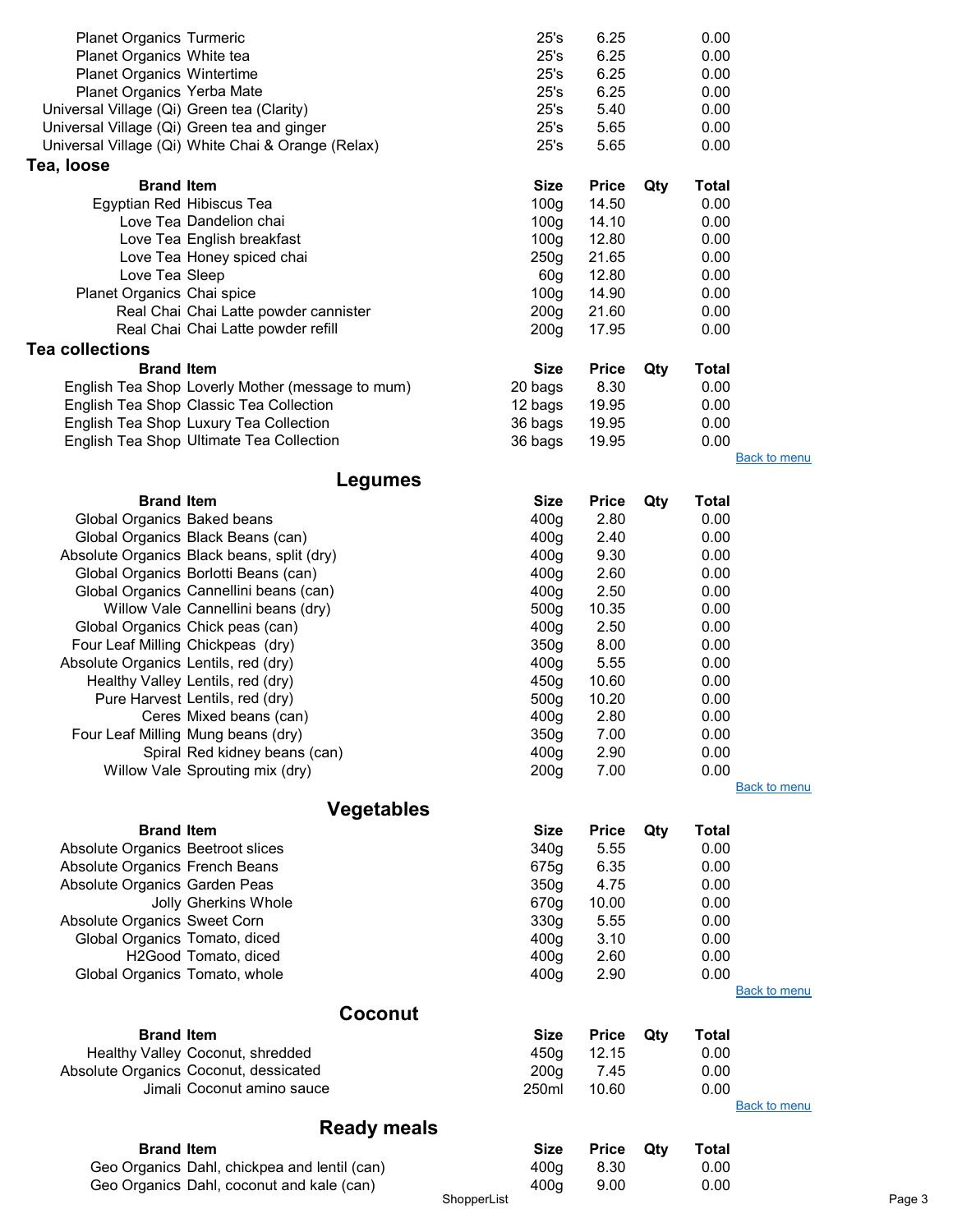|                                        | Geo Organics Dahl, tadka (can)                                          | 400 <sub>g</sub>                     | 9.00                  |     | 0.00                 |                     |
|----------------------------------------|-------------------------------------------------------------------------|--------------------------------------|-----------------------|-----|----------------------|---------------------|
|                                        | Waah Dal Makhani (sachet)                                               | 300 <sub>g</sub>                     | 8.00                  |     | 0.00                 |                     |
|                                        | Waah Dal Tadka (sachet)                                                 | 300 <sub>g</sub>                     | 7.30                  |     | 0.00                 |                     |
|                                        | Perfect Earth Green Thai curry meal kit                                 | 200 <sub>g</sub>                     | 10.00                 |     | 0.00                 |                     |
|                                        | Geo Organics Moroccan chickpea tagine (can)                             | 400 <sub>g</sub>                     | 9.00                  |     | 0.00                 |                     |
|                                        | Perfect Earth Pad Thai meal kit                                         | 155g                                 | 10.00                 |     | 0.00                 |                     |
|                                        | Cascina Belvedere Risotto meal, mushroom                                | 250g                                 | 8.50                  |     | 0.00                 |                     |
|                                        | Cascina Belvedere Risotto meal, pumpkin                                 | 250 <sub>g</sub>                     | 8.90<br>3.45          |     | 0.00<br>0.00         |                     |
| Organic Fine Food Co Tomato soup (jar) | Mother Natures' Spaghetti in tomato sauce (can)                         | 400 <sub>g</sub><br>500 <sub>g</sub> | 6.40                  |     | 0.00                 |                     |
|                                        |                                                                         |                                      |                       |     |                      | <b>Back to menu</b> |
|                                        | <b>Seafood</b>                                                          |                                      |                       |     |                      |                     |
| <b>Brand Item</b>                      |                                                                         |                                      |                       |     |                      |                     |
|                                        | Pando Mar Mussels (tin)                                                 | <b>Size</b><br>120g                  | <b>Price</b><br>10.40 | Qty | <b>Total</b><br>0.00 |                     |
|                                        | Pando Mar Sardines in oil (tin)                                         | 120g                                 | 9.45                  |     | 0.00                 |                     |
|                                        | Good Fish Spanish mackerel in olive oil (jar)                           | 195g                                 | 13.85                 |     | 0.00                 |                     |
|                                        | Good Fish Tuna in brine (tin)                                           | 125g                                 | 8.85                  |     | 0.00                 |                     |
|                                        | Good Fish Tuna in oil (tin)                                             | 125g                                 | 9.30                  |     | 0.00                 |                     |
|                                        |                                                                         |                                      |                       |     |                      |                     |
|                                        | <b>Meat</b>                                                             |                                      |                       |     |                      |                     |
| Small goods (fresh unfrozen)           |                                                                         |                                      |                       |     |                      |                     |
| <b>Brand Item</b>                      |                                                                         | <b>Size</b>                          | <b>Price</b>          | Qty | <b>Total</b>         |                     |
|                                        | Mondos Ham, free-range, sugar- and N-free (\$36/kg)                     | ~250g                                | 9.00                  |     | 0.00                 |                     |
|                                        | Mondos Bacon, free-range, sugar- and N-free (\$36/kg)                   | ~250g                                | 9.00                  |     | 0.00                 |                     |
|                                        | Mondos Pork chorizo (\$32.50/kg)                                        | ~125g                                | 4.00                  |     | 0.00                 |                     |
|                                        | Dandaragan Beef Organic beef cacciatore (\$52.50/kg)                    | ~125g                                | 6.60                  |     | 0.00                 |                     |
|                                        |                                                                         |                                      |                       |     |                      |                     |
| Chicken (frozen)                       |                                                                         |                                      |                       |     |                      |                     |
| <b>Brand Item</b>                      |                                                                         | <b>Size</b>                          | <b>Price</b>          | Qty | <b>Total</b>         |                     |
|                                        | Inglewood organic Chicken and parsley sausages (\$36/kg)                | $500g+$                              | 17.58                 |     | 0.00                 |                     |
|                                        | Inglewood organic Chicken carcases (\$16.50/kg)                         | ~100g                                | 6.80                  |     | 0.00                 |                     |
|                                        | Inglewood organic Chicken breast fillet (\$48/kg)                       | $500g+$                              | 25.25                 |     | 0.00                 |                     |
|                                        | Inglewood organic Chicken drumsticks (\$28.50/kg)                       | $500g+$                              | 15.85                 |     | 0.00                 |                     |
|                                        | Inglewood organic Chicken thigh (\$48/kg)                               | $-480g$                              | 25.73                 |     | 0.00                 |                     |
|                                        | Inglewood organic Chicken wing drumettes (\$28.50/kg)                   | $-480g$                              | 13.05                 |     | 0.00                 |                     |
| Lamb (frozen)                          |                                                                         |                                      |                       |     |                      |                     |
| <b>Brand Item</b>                      |                                                                         | <b>Size</b>                          | <b>Price</b>          | Qty | <b>Total</b>         |                     |
|                                        | Mondos Lamb and rosemary sausages (\$25.50/kg)                          | 465g                                 | 13.62                 |     | 0.00                 |                     |
|                                        | Mondos Lamb leg steaks (\$42/kg)                                        | 518g                                 | 19.91                 |     | 0.00                 |                     |
|                                        | Mondos Lamb leg, roast boneless (\$40.50/kg)                            | ~1kg                                 | 40.18                 |     | 0.00                 |                     |
|                                        | Mondos Lamb leg roast, bone in (\$30/kg)                                | $~1$ kg                              | 29.52                 |     | 0.00                 |                     |
|                                        | Mondos Lamb, diced (\$37.50/kg)<br>Mondos Lamb rib cutlets (\$46.50/kg) | 498q<br>518g                         | 18.68<br>24.09        |     | 0.00<br>0.00         |                     |
|                                        | Mondos Lamb shortloin chops (\$42/kg)                                   | 530g                                 | 22.26                 |     | 0.00                 |                     |
|                                        | Mondos Lamb rack (\$46.50/kg)                                           | 768g                                 | 35.71                 |     | 0.00                 |                     |
|                                        | Mondos Lamb neck rosettes (\$25.50/kg)                                  | 690g                                 | 17.60                 |     | 0.00                 |                     |
| Beef (frozen)                          |                                                                         |                                      |                       |     |                      |                     |
| <b>Brand Item</b>                      |                                                                         | <b>Size</b>                          | <b>Price</b>          | Qty | <b>Total</b>         |                     |
|                                        | Dandaragan Beef Plain beef BBQ sausages (\$21.80/kg)                    | ~500g                                | 11.82                 |     | 0.00                 |                     |
|                                        | Dandaragan Beef Beef and mushroom sausages (\$23.30/kg)                 | ~500g                                | 11.84                 |     | 0.00                 |                     |
|                                        | Dandaragan Beef Minced beef (\$27/kg)                                   | ~500g                                | 14.00                 |     | 0.00                 |                     |
|                                        | Dandaragan Beef Beef spare ribs (\$30/kg)                               | ~1kg                                 | 30.48                 |     | 0.00                 |                     |
|                                        | Dandaragan Beef Beef sirloin steak (\$54/kg)                            | 392g                                 | 21.17                 |     | 0.00                 |                     |
|                                        | Dandaragan Beef Beef T-bone steak (\$43.50/kg)                          | 450g                                 | 19.58                 |     | 0.00                 |                     |
|                                        | Dandaragan Beef Gravy beef (\$24.75/kg)                                 | 390g                                 | 9.65                  |     | 0.00                 |                     |
|                                        | Dandaragan Beef Osso busso (\$24.75/kg)                                 | 448g                                 | 11.09                 |     | 0.00                 |                     |
| Pork (frozen)                          |                                                                         |                                      |                       |     |                      |                     |
| <b>Brand Item</b>                      |                                                                         | <b>Size</b>                          | <b>Price</b>          | Qty | <b>Total</b>         |                     |
|                                        | Mondos Pork rib cutlets (\$54/kg)                                       | 542g                                 | 29.27                 |     | 0.00                 |                     |
|                                        |                                                                         |                                      |                       |     |                      | <b>Back to menu</b> |

# Dairy and dairy alternatives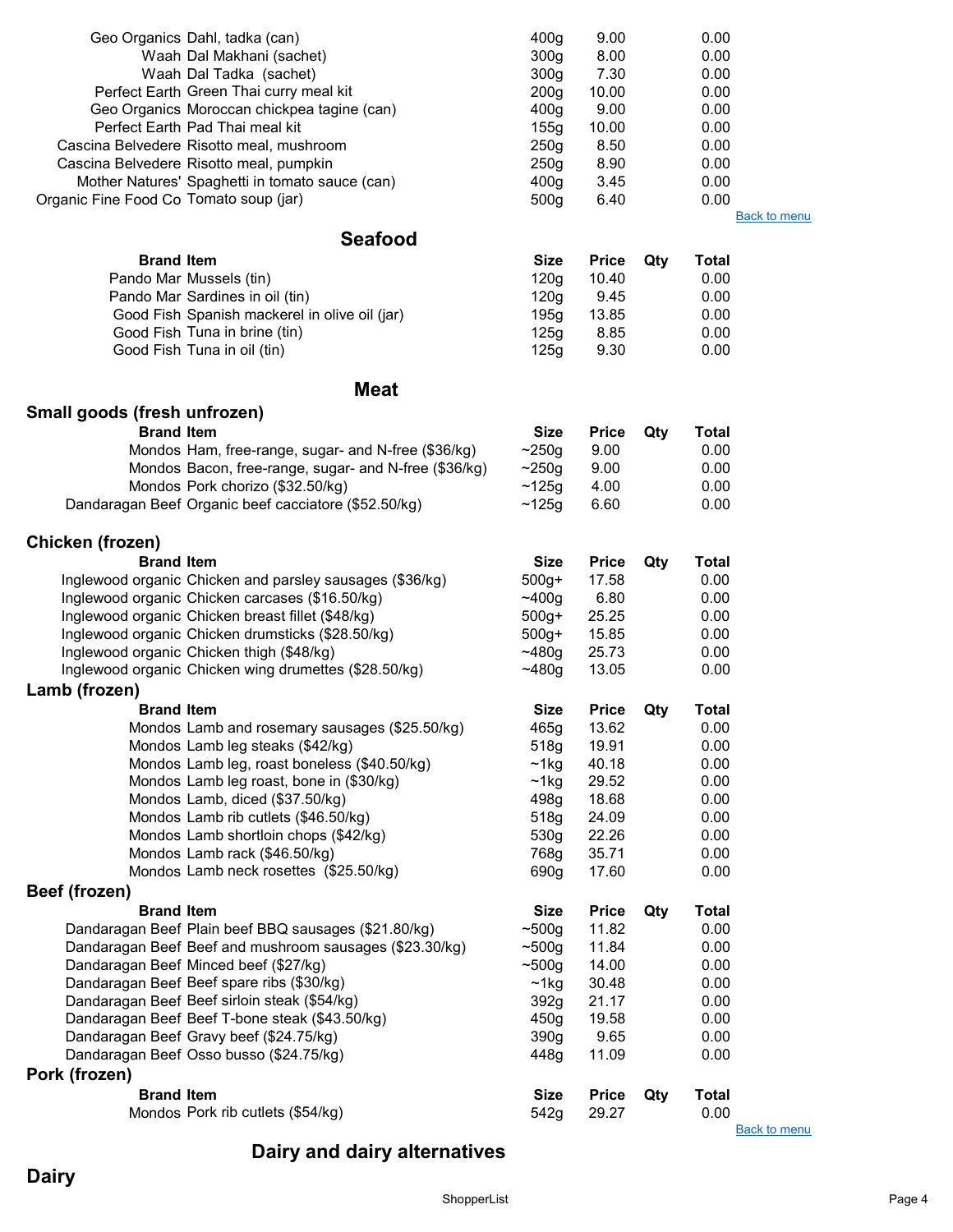| <b>Brand Item</b>        |                                                   | <b>Size</b>      | <b>Price</b> | Qty | Total |                     |
|--------------------------|---------------------------------------------------|------------------|--------------|-----|-------|---------------------|
|                          | Paris Creek Milk, cream on top (unhomogenised)    | 2L               | 8.30         |     | 0.00  |                     |
|                          | Paris Creek Milk, whole full fat (homogenised)    | 2L               | 8.30         |     | 0.00  |                     |
|                          | True Organic Butter, salted                       | 250q             | 8.00         |     | 0.00  |                     |
|                          | True Organic Butter, unsalted                     | 250g             | 8.00         |     | 0.00  |                     |
|                          | Symons Cheddar, block                             | 500 <sub>g</sub> | 23.40        |     | 0.00  |                     |
|                          | Symons Cheddar, block                             | 200 <sub>g</sub> | 10.80        |     | 0.00  |                     |
|                          | Symons Cheddar, vintage                           | 150 <sub>q</sub> | 9.60         |     | 0.00  |                     |
|                          | Symons Parmesan                                   | 150q             | 9.60         |     | 0.00  |                     |
|                          | Paris Creek Triple cream brie                     | 280 <sub>g</sub> | 19.10        |     | 0.00  |                     |
|                          | Paris Creek Natural yoghurt                       | 1L               | 8.95         |     | 0.00  |                     |
|                          | Cleopatra Cream, cosmetic (frozen)                | 2.70ml           | 15.00        |     | 0.00  |                     |
|                          | Organic Times Milk powder, full cream (dry goods) | 350q             | 15.65        |     | 0.00  |                     |
| Non-dairy                |                                                   |                  |              |     |       |                     |
| <b>Brand Item</b>        |                                                   | <b>Size</b>      | <b>Price</b> | Qty | Total |                     |
| <b>Milk alternatives</b> |                                                   |                  |              |     |       |                     |
| <b>Brand Item</b>        |                                                   | <b>Size</b>      | <b>Price</b> | Qty | Total |                     |
|                          | Pure Harvest Almond milk, original                | 1L               | 7.60         |     | 0.00  |                     |
|                          | Pure Harvest Almond milk, unsweetened (activated) | 1L               | 4.80         |     | 0.00  |                     |
| Pure Harvest Oat milk    |                                                   | 1L               | 3.40         |     | 0.00  |                     |
|                          | Bonsoy Soy milk                                   | 1L               | 6.35         |     | 0.00  |                     |
|                          | Pure Harvest Soy Milk - original                  | 1L               | 3.70         |     | 0.00  |                     |
|                          |                                                   |                  |              |     |       | <b>Back to menu</b> |

# Ferments and pickles

| <b>Brand Item</b>                      |                                                            | <b>Size</b>      | <b>Price</b> | Qtv | Total        |  |
|----------------------------------------|------------------------------------------------------------|------------------|--------------|-----|--------------|--|
|                                        | Ceres Capers                                               | 100 <sub>g</sub> | 6.35         |     | 0.00         |  |
| Spoonful of Goodness Kimchi (chilled)  |                                                            | 500 <sub>a</sub> | 13.20        |     | 0.00         |  |
| Spoonful of Goodness Cortido (chilled) |                                                            | 500 <sub>q</sub> | 13.20        |     | 0.00         |  |
|                                        | Spoonful of Goodness Lime pickle, fermented (chilled)      | 250 <sub>g</sub> | 10.25        |     | 0.00         |  |
|                                        | Cherry boots Limes, preserved                              | 500 <sub>q</sub> | 15.00        |     | 0.00         |  |
|                                        | Aureli Olives, garlic                                      | 300 <sub>q</sub> | 14.20        |     | 0.00         |  |
|                                        | Ceres Olives, green                                        | 315g             | 12.10        |     | 0.00         |  |
|                                        | Ceres Olives, Kalamata                                     | 320 <sub>g</sub> | 12.10        |     | 0.00         |  |
|                                        | Spoonful of Goodness Pickles, cucumber fermented (chilled) | 750g             | 9.45         |     | 0.00         |  |
|                                        | Jolly Saurkraut                                            | 680g             | 7.45         |     | 0.00         |  |
|                                        |                                                            |                  |              |     | Back to menu |  |

#### Frozen

| <b>Vegetables</b>                           |             |                  |              |     |       |        |
|---------------------------------------------|-------------|------------------|--------------|-----|-------|--------|
| <b>Brand Item</b>                           |             | <b>Size</b>      | <b>Price</b> | Qty | Total |        |
| OOB Organic Broccoli florets                |             | 370g             | 5.70         |     | 0.00  |        |
| OOB Organic Sweetcorn                       |             | 400 <sub>g</sub> | 5.70         |     | 0.00  |        |
| OOB Organic Peas                            |             | 400 <sub>g</sub> | 5.70         |     | 0.00  |        |
| OOB Organic Potato wedges                   |             | 500 <sub>g</sub> | 5.70         |     | 0.00  |        |
| <b>Fruit</b>                                |             |                  |              |     |       |        |
| <b>Brand Item</b>                           |             | <b>Size</b>      | <b>Price</b> | Qty | Total |        |
| OOB Organic Blueberries, frozen             |             | 450g             | 12.00        |     | 0.00  |        |
| OOB Organic Raspberries, frozen             |             | 450g             | 12.00        |     | 0.00  |        |
| Ser!ous Organic Blueberries, frozen         |             | 250g             | 6.80         |     | 0.00  |        |
| Ser!ous Organic Raspberries, frozen         |             | 250g             | 6.80         |     | 0.00  |        |
| OOB Organic Mango, frozen diced             |             | 500g             | 12.00        |     | 0.00  |        |
| <b>Dairy</b>                                |             |                  |              |     |       |        |
| <b>Brand Item</b>                           |             | <b>Size</b>      | <b>Price</b> | Qty | Total |        |
| OOB Organic Vanilla Bean Ice Cream          |             | 470ml            | 9.85         |     | 0.00  |        |
| OOB Organic Double Chocolate Ice Cream      |             | 470ml            | 10.85        |     | 0.00  |        |
| Pana Organic Double choc icecreams (pack 6) |             | 315g             | 13.00        |     | 0.00  |        |
| <b>Breads - see Breakfast section</b>       |             |                  |              |     |       |        |
| Non-dairy                                   |             |                  |              |     |       |        |
| <b>Brand Item</b>                           |             | <b>Size</b>      | <b>Price</b> | Qty | Total |        |
| Booja-Booja Caramel pecan praline icecream  |             | 500ml            | 15.80        |     | 0.00  |        |
| CoYo Choc-cherry icecream                   |             | 500ml            | 13.35        |     | 0.00  |        |
| CoYo Chocolate coconut icecream             |             | 500ml            | 13.35        |     | 0.00  |        |
| OOB Organic Lemonade iceblocks              | ShopperList | 60ml             | 14.80        |     | 0.00  | Page 5 |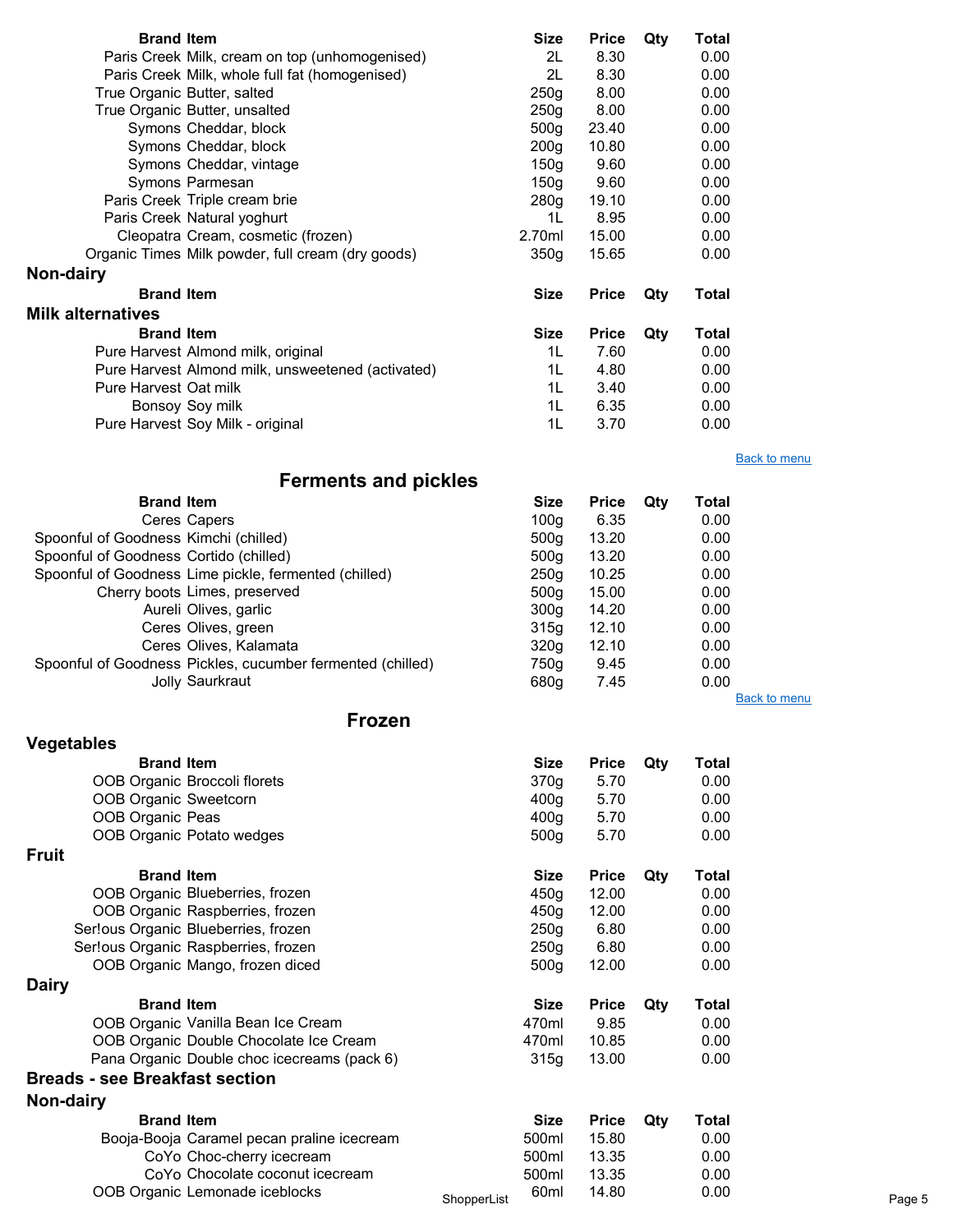|                                | CoYo Vanilla bean coconut icecream                |             | 500 <sub>g</sub> | 14.70        |     | 0.00                |        |
|--------------------------------|---------------------------------------------------|-------------|------------------|--------------|-----|---------------------|--------|
|                                |                                                   |             |                  |              |     | <b>Back to menu</b> |        |
|                                | <b>Pasta and sauces</b>                           |             |                  |              |     |                     |        |
| <b>Wheat pasta</b>             |                                                   |             |                  |              |     |                     |        |
| <b>Brand Item</b>              |                                                   |             | <b>Size</b>      | <b>Price</b> | Qty | <b>Total</b>        |        |
| Castagno Penne                 |                                                   |             | 500g             | 3.35         |     | 0.00                |        |
|                                | Iris Semolina pasta, tri colour (tomato, spinach) |             | 500g             | 6.50         |     | 0.00                |        |
|                                | Spiral Soba Noodles                               |             | 300 <sub>g</sub> | 5.55         |     | 0.00                |        |
| Chef's Choice Soba noodles     |                                                   |             | 200 <sub>g</sub> | 5.30         |     | 0.00                |        |
|                                | Castagno Spaghetti                                |             | 500 <sub>g</sub> | 3.35         |     | 0.00                |        |
| Castagno Spirals               |                                                   |             | 500g             | 3.35         |     | 0.00                |        |
|                                | Chef's Choice Udon Noodles                        |             | 200 <sub>g</sub> | 5.30         |     | 0.00                |        |
| Gluten-free pasta              |                                                   |             |                  |              |     |                     |        |
| <b>Brand Item</b>              |                                                   |             | <b>Size</b>      | <b>Price</b> | Qty | <b>Total</b>        |        |
|                                | OliveG 3-grain spaghetti                          |             | 300 <sub>g</sub> | 8.70         |     | 0.00                |        |
|                                | OliveG Amaranth and rice spaghetti                |             | 300 <sub>g</sub> | 7.90         |     | 0.00                |        |
|                                | EcoOrg Black bean spaghetti                       |             | 200 <sub>g</sub> | 6.10         |     | 0.00                |        |
|                                | King Soba Buckwheat soba noodles                  |             | 250g             | 6.25         |     | 0.00                |        |
|                                | Castagno Cannellini penne                         |             | 250g             | 6.35         |     | 0.00                |        |
|                                | AlbGld Kids dinosaur pasta                        |             | 250g             | 7.00         |     | 0.00                |        |
|                                | Family Tree Multi-grain rice spirals              |             | 350g             | 7.90         |     | 0.00                |        |
|                                | EcoOrg Mung bean fettucini                        |             | 200 <sub>g</sub> | 6.70         |     | 0.00                |        |
|                                | Perfect Earth Pad thai rice noodles               |             | 225g             | 6.70         |     | 0.00                |        |
|                                | Ceres Quinoa and rice fusilli                     |             | 250g             | 7.20         |     | 0.00                |        |
|                                | Ceres Quinoa and rice penne                       |             | 250g             | 7.20         |     | 0.00                |        |
|                                | Ceres Quinoa and rice spaghetti                   |             | 250g             | 7.20         |     | 0.00                |        |
|                                | OliveG Royal quinoa and rice spaghetti            |             | 300g             | 8.15         |     | 0.00                |        |
|                                | Ceres Sorghum fusilli                             |             | 250g             | 6.00         |     | 0.00 SPECIAL        |        |
|                                | Ceres Sorghum spaghetti                           |             | 250 <sub>g</sub> | 6.00         |     | 0.00 SPECIAL        |        |
| <b>Sauces</b>                  |                                                   |             |                  |              |     |                     |        |
| <b>Brand Item</b>              |                                                   |             | <b>Size</b>      | <b>Price</b> | Qty | Total               |        |
|                                | Chef's Choice Arrabbiata with chilli pasta sauce  |             | 350g             | 4.70         |     | 0.00                |        |
|                                | Ozganics Bolognese pasta sauce                    |             | 500g             | 6.50         |     | 0.00                |        |
| Global Organics Passata        |                                                   |             | 400 <sub>g</sub> | 3.70         |     | 0.00                |        |
| Global Organics Passata        |                                                   |             | 680g             | 5.00         |     | 0.00                |        |
|                                | Ozganics Tomato and basil pasta sauce             |             | 500g             | 6.50         |     | 0.00                |        |
| Global Organics Tomato paste   |                                                   |             | 200 <sub>g</sub> | 5.20         |     | 0.00                |        |
|                                | Ceres Tomato puree                                |             | 350g             | 4.00         |     | 0.00                |        |
| <b>Spreads</b>                 |                                                   |             |                  |              |     |                     |        |
| <b>Brand Item</b>              |                                                   |             | <b>Size</b>      | <b>Price</b> | Qty | <b>Total</b>        |        |
|                                | Absolute Organics Basil and chilli pesto          |             | 190 <sub>g</sub> | 9.50         |     | 0.00                |        |
|                                | Absolute Organics Italian traditional pesto       |             | 190g             | 9.50         |     | 0.00                |        |
| Absolute Organics Tomato pesto |                                                   |             | 190g             | 9.50         |     | 0.00                |        |
|                                |                                                   |             |                  |              |     | <b>Back to menu</b> |        |
|                                | International cooking                             |             |                  |              |     |                     |        |
|                                |                                                   |             |                  |              |     |                     |        |
| <b>Asian</b>                   |                                                   |             |                  |              |     |                     |        |
| <b>Brand Item</b>              |                                                   |             | <b>Size</b>      | <b>Price</b> | Qty | <b>Total</b>        |        |
|                                | Spiral Brown rice paper                           |             | 200 <sub>g</sub> | 7.45         |     | 0.00                |        |
| Healthy Valley Wakame, raw     |                                                   |             | 100 <sub>g</sub> | 25.70        |     | 0.00                |        |
|                                |                                                   |             |                  |              |     |                     |        |
|                                | Geo Organics Balti curry paste                    |             | 180g             | 9.45         |     | 0.00                |        |
|                                | Geo Organics Green curry paste                    |             | 180 <sub>g</sub> | 10.35        |     | 0.00                |        |
|                                | Geo Organics Korma curry paste                    |             | 184g             | 9.45         |     | 0.00                |        |
|                                | Geo Organics Madras curry paste                   |             | 180g             | 9.45         |     | 0.00                |        |
|                                | Geo Organics Red curry paste                      |             | 180g             | 10.35        |     | 0.00                |        |
|                                | Geo Organics Rendang paste                        |             | 180g             | 11.00        |     | 0.00                |        |
| Geo Organics Satay paste       |                                                   |             | 180g             | 11.00        |     | 0.00                |        |
|                                | Geo Organics Sweet chilli sauce                   |             | 260 <sub>g</sub> | 11.20        |     | 0.00                |        |
|                                | Geo Organics Tikka masala curry paste             |             | 180 <sub>g</sub> | 9.45         |     | 0.00                |        |
|                                | Mekhal Korean Chilli paste                        |             | 100 <sub>g</sub> | 5.95         |     | 0.00                |        |
|                                | Mekhal Lemongrass turmeric paste                  |             | 100 <sub>g</sub> | 5.95         |     | 0.00                |        |
|                                | Mekhal Massaman paste                             |             | 100 <sub>g</sub> | 5.95         |     | 0.00                |        |
|                                | Mekhal Pad thai dressing                          | ShopperList | 250ml            | 9.15         |     | 0.00                | Page 6 |
|                                |                                                   |             |                  |              |     |                     |        |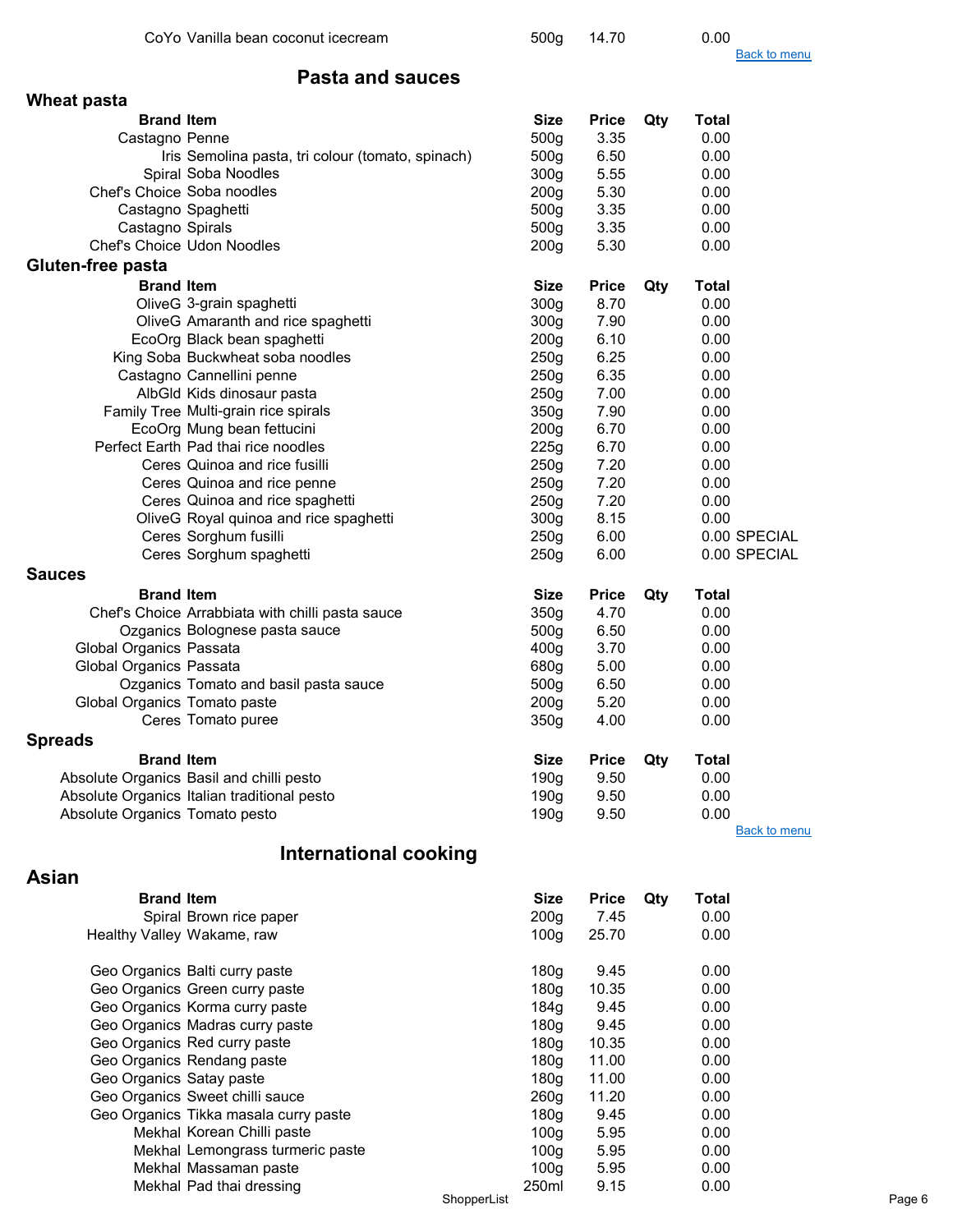|                                | Mekhal Roasted sesame garlic dressing  | 250ml            | 9.15         | 0.00         |                     |
|--------------------------------|----------------------------------------|------------------|--------------|--------------|---------------------|
|                                | Mekhal Shallot kaffir lime dressing    | 250ml            | 9.15         | 0.00         |                     |
|                                |                                        |                  |              |              |                     |
|                                | Mekhal Thai Basil paste                | 100a             | 5.95         | 0.00         |                     |
|                                | Mekhal Tom yum paste                   | 100 <sub>g</sub> | 5.95         | 0.00         |                     |
|                                | Ozganics Butter chicken simmer sauce   | 500 <sub>q</sub> | 8.65         | 0.00         |                     |
|                                | Ozganics Thai green curry simmer sauce | 500 <sub>q</sub> | 7.85         | 0.00         |                     |
|                                | Ozganics Tikka masala simmer sauce     | 500 <sub>q</sub> | 7.85         | 0.00         |                     |
|                                | Wan Ja Shan Dumpling Sauce             | 200ml            | 10.70        | 0.00         |                     |
| Wan Ja Shan Hoisin sauce       |                                        | 230 <sub>g</sub> | 12.75        | 0.00         |                     |
|                                | Wan Ja Shan Ponzu citrus soy sauce     | 296ml            | 10.80        | 0.00         |                     |
|                                | Wan Ja Shan Teriyaki sauce             | 300ml            | 11.00        | 0.00         |                     |
| <b>Mexican</b>                 |                                        |                  |              |              |                     |
| <b>Brand Item</b>              |                                        | <b>Size</b>      | <b>Price</b> | Total<br>Qty |                     |
|                                | Riega Chilli seasoning                 | 25.5q            | 4.25         | 0.00         |                     |
|                                | Riega Fajita seasoning                 | 25.5g            | 4.25         | 0.00         |                     |
|                                | Riega Gaucamole mix                    | 10q              | 4.45         | 0.00         |                     |
|                                | Riega Taco seasoning                   | 25.5q            | 4.25         | 0.00         |                     |
|                                | Simply Organics Taco simmer sauce      | 227q             | 9.45         | 0.00         |                     |
|                                | Que Pasa Salsa, chipotle               | 454q             | 9.45         | 0.00         |                     |
|                                | Ozganics Salsa, mild                   | 310 <sub>g</sub> | 5.80         | 0.00         |                     |
| Absolute Organics Salsa, spicy |                                        | 260g             | 8.10         | 0.00         |                     |
|                                |                                        |                  |              |              | <b>Back to menu</b> |

#### **Condiments**

| <b>Dressing</b>                  |                                          |                  |              |     |              |  |
|----------------------------------|------------------------------------------|------------------|--------------|-----|--------------|--|
| <b>Brand Item</b>                |                                          | <b>Size</b>      | <b>Price</b> | Qty | <b>Total</b> |  |
|                                  | Carwari Japanese dressing                | 150ml            | 9.60         |     | 0.00         |  |
| <b>Pure Addiction Mayonnaise</b> |                                          | 440g             | 11.20        |     | 0.00         |  |
| <b>Pastes</b>                    |                                          |                  |              |     |              |  |
| <b>Brand Item</b>                |                                          | <b>Size</b>      | <b>Price</b> | Qty | <b>Total</b> |  |
|                                  | Spiral Mustard, dijon French             | 200 <sub>g</sub> | 8.00         |     | 0.00         |  |
|                                  | Global Organics Mustard, dijon strong    | 200 <sub>g</sub> | 8.30         |     | 0.00         |  |
| Gourmet Organic Mustard, seeded  |                                          | 140 <sub>g</sub> | 4.40         |     | 0.00         |  |
|                                  | Spiral Mustard, wholegrain               | 200 <sub>g</sub> | 8.00         |     | 0.00         |  |
|                                  | Global Organics Mustard, wholeground     | 200 <sub>g</sub> | 8.30         |     | 0.00         |  |
| <b>Vinegars</b>                  |                                          |                  |              |     |              |  |
| <b>Brand Item</b>                |                                          | <b>Size</b>      | <b>Price</b> | Qty | <b>Total</b> |  |
|                                  | Absolute Organics Apple cider vinegar    | 500ml            | 9.30         |     | 0.00         |  |
|                                  | Absolute Organics Apple cider vinegar    | 1L               | 13.00        |     | 0.00         |  |
|                                  | Global Organics Balsamic vinegar         | 250ml            | 7.45         |     | 0.00         |  |
|                                  | Wan Ja Shan Rice wine vinegar            | 296ml            | 10.80        |     | 0.00         |  |
|                                  | Global Organics White wine vinegar       | 250ml            | 6.35         |     | 0.00         |  |
|                                  | Spiral White wine vinegar                | 250ml            | 8.00         |     | 0.00         |  |
| Oils and fats                    |                                          |                  |              |     |              |  |
| <b>Brand Item</b>                |                                          | Size             | <b>Price</b> | Qty | Total        |  |
|                                  | TopWil Coconut oil                       | 300 <sub>g</sub> | 7.70         |     | 0.00         |  |
| Absolute Organics Coconut oil    |                                          | 300g             | 10.15        |     | 0.00         |  |
| Absolute Organics Coconut oil    |                                          | 900g             | 21.15        |     | 0.00         |  |
| Chef's Choice Coconut oil        |                                          | 915ml            | 21.85        |     | 0.00         |  |
| <b>Organic Times Ghee</b>        |                                          | 225g             | 22.30        |     | 0.00         |  |
|                                  | TopWil MCT oil                           | 500ml            | 26.40        |     | 0.00         |  |
| Pure Harvest Olive oil           |                                          | 500ml            | 15.10        |     | 0.00         |  |
| Global Organics Olive oil        |                                          | 500ml            | 20.00        |     | 0.00         |  |
|                                  | Carwari Sesame oil, toasted              | 250ml            | 11.15        |     | 0.00         |  |
|                                  | Carwari Sesame oil, untoasted            | 250ml            | 11.60        |     | 0.00         |  |
| Pure Harvest Sunflower oil       |                                          | 500ml            | 10.75        |     | 0.00         |  |
| Absolute Organics Sunflower oil  |                                          | 500ml            | 10.95        |     | 0.00         |  |
| <b>Sauces</b>                    |                                          |                  |              |     |              |  |
| <b>Brand Item</b>                |                                          | <b>Size</b>      | <b>Price</b> | Qty | <b>Total</b> |  |
|                                  | Ozganics BBQ sauce                       | 250ml            | 6.65         |     | 0.00         |  |
| Absolute Organics BBQ sauce      |                                          | 340g             | 7.40         |     | 0.00         |  |
|                                  | Woodstock BBQ sauce, hickory             | 510g             | 12.55        |     | 0.00         |  |
|                                  | Arizona Pepper's Chipotle habanero Sauce | 148ml            | 10.50        |     | 0.00         |  |
|                                  |                                          | ShopperList      |              |     |              |  |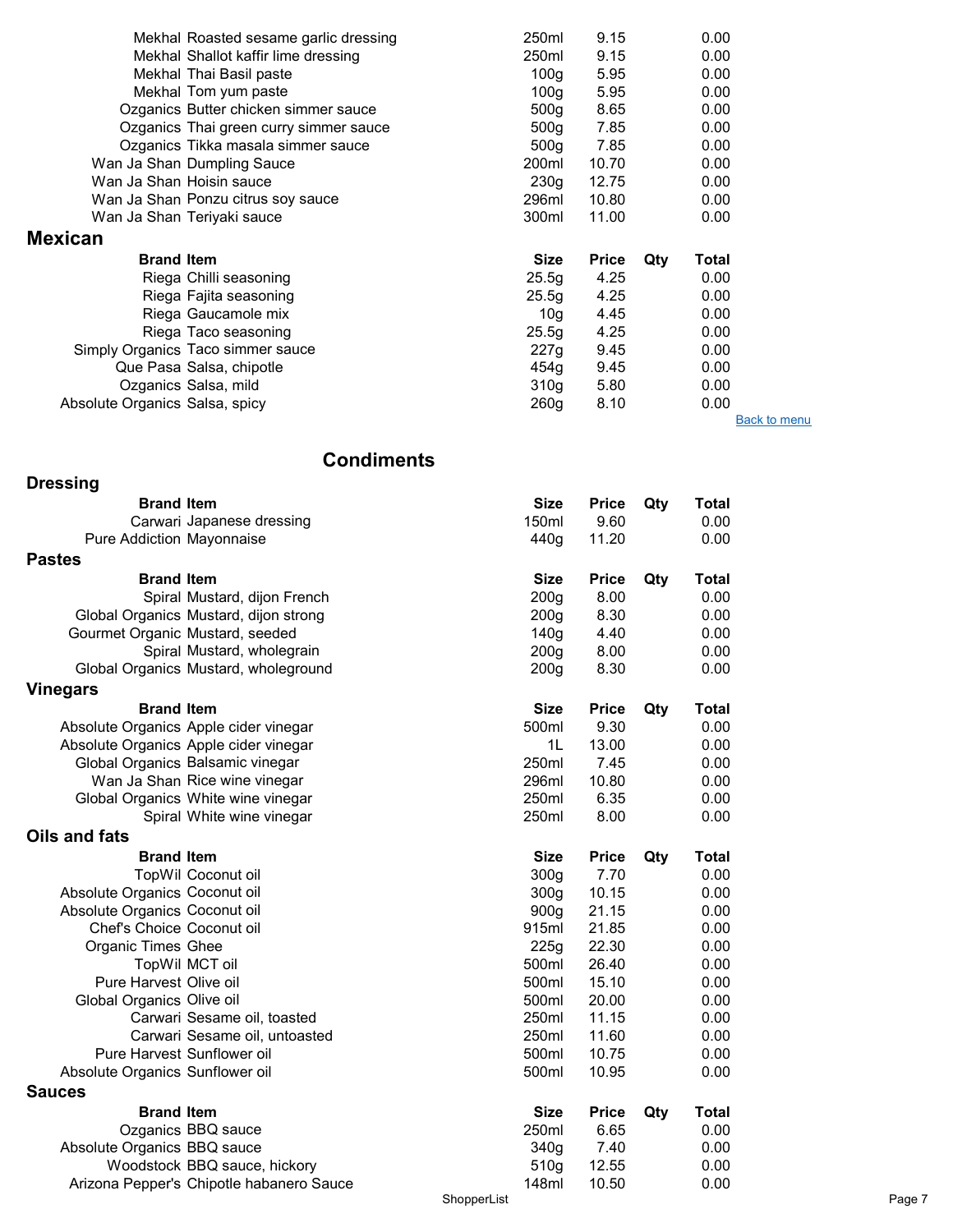|                                 | Arizona Pepper's Habanero sauce               | 148ml            | 10.50        |     | 0.00         |                     |
|---------------------------------|-----------------------------------------------|------------------|--------------|-----|--------------|---------------------|
|                                 | Arizona Pepper's Jalapeno pepper sauce        | 148ml            | 10.50        |     | 0.00         |                     |
| Chef's Choice Tartar sauce      |                                               | 185g             | 8.25         |     | 0.00         |                     |
|                                 | Woodstock Tomato ketchup (squeezy bottle)     | 567g             | 9.45         |     | 0.00         |                     |
| Global Organics Tomato sauce    |                                               | 500 <sub>g</sub> | 7.55         |     | 0.00         |                     |
|                                 | Ozganics Tomato sauce                         | 250ml            | 6.65         |     | 0.00         |                     |
|                                 | Wan Ja Shan Worcestershire sauce              | 296ml            | 10.25        |     | 0.00         |                     |
| Soy-based sauces                |                                               |                  |              |     |              |                     |
| <b>Brand Item</b>               |                                               | <b>Size</b>      | <b>Price</b> | Qty | <b>Total</b> |                     |
|                                 | Spiral Tamari                                 | 250ml            | 11.45        |     | 0.00         |                     |
|                                 |                                               |                  |              |     |              |                     |
| Pure Harvest Tamari             |                                               | 500ml            | 13.70        |     | 0.00         |                     |
|                                 | Spiral Tamari                                 | 500ml            | 19.05        |     | 0.00         |                     |
|                                 | Spiral Tamari, salt reduced                   | 250ml            | 8.80         |     | 0.00         |                     |
| Gravy                           |                                               |                  |              |     |              |                     |
| <b>Brand Item</b>               |                                               | <b>Size</b>      | <b>Price</b> | Qty | <b>Total</b> |                     |
|                                 | Essentials Gravy powder, vegan onion          | 125g             | 9.55         |     | 0.00         |                     |
|                                 |                                               |                  |              |     |              | <b>Back to menu</b> |
|                                 | <b>Dried fruit and nuts</b>                   |                  |              |     |              |                     |
| <b>Fruit</b>                    |                                               |                  |              |     |              |                     |
| <b>Brand Item</b>               |                                               | <b>Size</b>      | <b>Price</b> | Qty | Total        |                     |
|                                 |                                               |                  |              |     |              |                     |
|                                 | Absolute Organics Apricots, Australian        | 250 <sub>g</sub> | 7.50         |     | 0.00         |                     |
|                                 | Healthy Valley Apricots, turkish              | 250 <sub>g</sub> | 10.30        |     | 0.00         |                     |
| Wild Plains Banana              |                                               | 35 <sub>g</sub>  | 2.90         |     | 0.00         |                     |
|                                 | Healthy Valley Cherries, sour                 | 200 <sub>g</sub> | 14.40        |     | 0.00         |                     |
| Absolute Organics Figs          |                                               | 250 <sub>g</sub> | 9.10         |     | 0.00         |                     |
|                                 | Healthy Valley Ginger, crystallised           | 250 <sub>g</sub> | 15.45        |     | 0.00         |                     |
| Healthy Valley Goji berries     |                                               | 150 <sub>g</sub> | 10.80        |     | 0.00         |                     |
| Wild Plains Mango               |                                               | 35g              | 2.90         |     | 0.00         |                     |
|                                 | Healthy Valley Mix Dried Fruit                | 500 <sub>g</sub> | 16.25        |     | 0.00         |                     |
| <b>Wild Plains Pineapple</b>    |                                               | 35g              | 2.90         |     | 0.00         |                     |
|                                 | <b>Hilton Prunes</b>                          | 250 <sub>g</sub> | 4.45         |     | 0.00         |                     |
|                                 | Healthy Valley Raisins, sun muscats           | 200 <sub>g</sub> | 7.20         |     | 0.00         |                     |
|                                 | Ceres Tart Cherries, dried                    | 150g             | 17.50        |     | 0.00         |                     |
| <b>Nuts</b>                     |                                               |                  |              |     |              |                     |
| <b>Brand Item</b>               |                                               | <b>Size</b>      | <b>Price</b> | Qty | <b>Total</b> |                     |
| Healthy Valley Almond meal      |                                               | 500 <sub>g</sub> | 28.20        |     | 0.00         |                     |
|                                 | Healthy Valley Macadadamias, raw              | 150g             | 17.00        |     | 0.00         |                     |
| <b>Healthy Valley Pine nuts</b> |                                               | 150 <sub>g</sub> | 24.30        |     | 0.00         |                     |
|                                 |                                               |                  |              |     |              | <b>Back to menu</b> |
|                                 | <b>Rice, grains and seeds</b>                 |                  |              |     |              |                     |
|                                 |                                               |                  |              |     |              |                     |
| <b>Seeds</b>                    |                                               |                  |              |     |              |                     |
| <b>Brand Item</b>               |                                               | <b>Size</b>      | <b>Price</b> | Qty | Total        |                     |
| Healthy Valley Chia Seed        |                                               | 250g             | 8.62         |     | 0.00         |                     |
|                                 | Bobs' Red Mill Flaxseed meal                  | 453g             | 11.55        |     | 0.00         |                     |
|                                 | Stoney Creek Flaxseed meal                    | 500g             | 12.30        |     | 0.00         |                     |
|                                 | Healthy Valley Linseed, brown ground          | 500g             | 11.70        |     | 0.00         |                     |
|                                 | Healthy Valley Sesame seeds, white            | 200 <sub>g</sub> | 6.70         |     | 0.00         |                     |
|                                 | Four Leaf Milling Sunflower kernels           | 300 <sub>g</sub> | 10.60        |     | 0.00         |                     |
| <b>Grains</b>                   |                                               |                  |              |     |              |                     |
| <b>Brand Item</b>               |                                               | <b>Size</b>      | <b>Price</b> | Qty | <b>Total</b> |                     |
|                                 | Healthy Valley Buckwheat, hulled (sproutable) | 500g             | 8.40         |     | 0.00         |                     |
|                                 | Chef's Choice Couscous, French gourmet        | 500g             | 6.00         |     | 0.00         |                     |
|                                 |                                               |                  |              |     |              |                     |

Chef's Choice Couscous, whole wheat 500g 6.40 0.00 Chef's Choice Polenta, yellow 500g 4.80 0.00<br>Kialla Polenta, yellow 500g 6.35 0.00 Kialla Polenta, yellow 6.35 0.00<br>
Choice Psyllium husk block block block block block block block block block block block block block block bloc<br>
250g 9.76 0.00 Chef's Choice Psyllium husk 250g 9.76 Rice **Brand Item Size Price Qty Total Size Price Qty Total Size Price Qty Total Size Arborio** Cascina Belvedere Arborio 600 a.C. (500 a.C. 500 a.C. 500 a.C. 500 a.C. 500 a.C. 500 a.C. 500 a.C. 500 a.C. 500 a.C. 500 a.C. 500 a.C. 500 a.C. 500 a.C. 500 a.C. 500 a.C. 500 a.C. 500 a.C. 500 a.C. 500 a.C. 500 a.C. 500 a.

Absolute Organics White

Absolute Organics Basmati 700g 9.45 0.00 Absolute Organics Jasmine 700g 10.70 0.00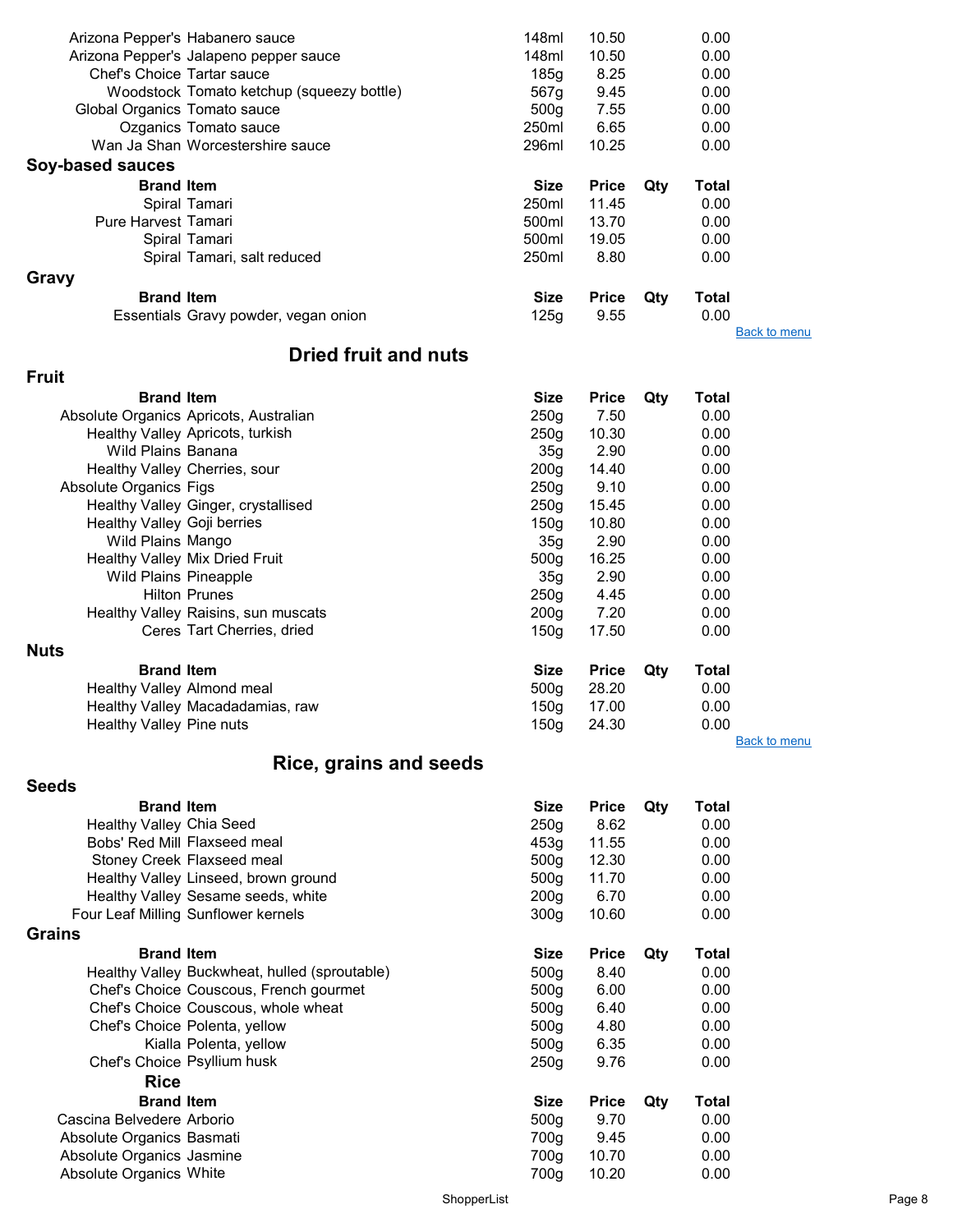| <b>Blends</b>                    |                                               |                  |              |     |                     |
|----------------------------------|-----------------------------------------------|------------------|--------------|-----|---------------------|
| <b>Brand Item</b>                |                                               | <b>Size</b>      | <b>Price</b> | Qty | <b>Total</b>        |
|                                  | Chef's Choice Persian spiced basmati rice     | 200 <sub>g</sub> | 6.80         |     | 0.00                |
| Chef's Choice 5 Earth Blend      |                                               | 500g             | 8.80         |     | 0.00                |
|                                  | Chef's Choice 10 Earth blend                  | 500 <sub>g</sub> | 8.80         |     | 0.00                |
|                                  | Chef's Choice 16 Earth blend                  | 500g             | 8.80         |     | 0.00                |
| <b>Bulk</b>                      |                                               |                  |              |     |                     |
|                                  |                                               |                  |              |     |                     |
| <b>Brand Item</b>                |                                               | <b>Size</b>      | <b>Price</b> | Qty | Total               |
|                                  | bulk Sunflower kernels                        | 1kg              | 18.00        |     | 0.00                |
|                                  |                                               |                  |              |     | <b>Back to menu</b> |
|                                  | <b>Baking</b>                                 |                  |              |     |                     |
| <b>Essentials</b>                |                                               |                  |              |     |                     |
| <b>Brand Item</b>                |                                               | <b>Size</b>      | <b>Price</b> | Qty | <b>Total</b>        |
|                                  | Bobs' Red Mill Baking Powder                  | 397g             | 11.55        |     | 0.00                |
|                                  | Organic Times Baking Powder, aluminium free   | 200 <sub>g</sub> | 7.80         |     | 0.00                |
| Bobs' Red Mill Baking soda       |                                               | 454g             | 8.30         |     | 0.00                |
| Bobs' Red Mill Baking Soda       |                                               | 454g             | 8.70         |     | 0.00                |
| The Gluten Free Co Bi Carb Soda  |                                               | 250g             | 6.65         |     | 0.00                |
|                                  | The Gluten Free Co Baking powder, gluten-free | 250g             | 7.75         |     | 0.00                |
| <b>Setters</b>                   |                                               |                  |              |     |                     |
| <b>Brand Item</b>                |                                               | <b>Size</b>      | <b>Price</b> |     | <b>Total</b>        |
|                                  |                                               |                  | 5.10         | Qty |                     |
|                                  | Nat⊛ali Agar agar (2 pack)                    | 8g               |              |     | 0.00                |
| Changing Habits Gelatin powder   |                                               | 500g             | 58.70        |     | 0.00                |
|                                  | Ewald Leaf Gelatine (12 sheets)               | 30 <sub>g</sub>  | 8.40<br>6.35 |     | 0.00                |
| Just Foods Vegeset               |                                               | 25g              |              |     | 0.00                |
| <b>Sweeteners</b>                |                                               |                  |              |     |                     |
| <b>Brand Item</b>                |                                               | <b>Size</b>      | <b>Price</b> | Qty | <b>Total</b>        |
| Chef's Choice Agave syrup        |                                               | 250ml            | 8.65         |     | 0.00                |
|                                  | Organic Times Blackstrap molosses             | 450g             | 6.65         |     | 0.00                |
|                                  | Native Demerara sugar                         | 1kg              | 6.50         |     | 0.00                |
|                                  | Ceres Icing sugar                             | 350g             | 5.10         |     | 0.00                |
| Organic Times Icing sugar        |                                               | 250 <sub>g</sub> | 5.30         |     | 0.00                |
|                                  | Absolute Organics Medjool date syrup          | 500g             | 17.10        |     | 0.00                |
|                                  | Healthy Valley Monk fruit sweetener           | 30 <sub>g</sub>  | 15.80        |     | 0.00                |
|                                  | Pure Harvest Rice malt syrup                  | 500 <sub>g</sub> | 6.40         |     | 0.00                |
|                                  | Nirvana Stevia powder                         | 100 <sub>g</sub> | 44.95        |     | 0.00                |
|                                  | Eco Rapadura sugar                            | 1kg              | 9.10         |     | 0.00                |
|                                  | Native White sugar                            | 1kg              | 6.50         |     | 0.00                |
| <b>Flavouring</b>                |                                               |                  |              |     |                     |
| <b>Brand Item</b>                |                                               | <b>Size</b>      | <b>Price</b> | Qty | <b>Total</b>        |
|                                  | Organic Times Cocoa powder                    | 500g             | 18.75        |     | 0.00                |
|                                  | Simply Organics Peppermint flavour            | 59ml             | 10.50        |     | 0.00                |
| Raw Food Factory Rose Water      |                                               | 200ml            | 13.95        |     | 0.00                |
|                                  | Watersteps Vanilla bean whole                 | 2g               | 16.00        |     | 0.00                |
|                                  | Raw Food Factory Vanilla bean powder          | 30 <sub>g</sub>  | 17.05        |     | 0.00                |
| Raw Food Factory Vanilla extract |                                               | 50ml             | 18.15        |     | 0.00                |
| <b>Flour</b>                     |                                               |                  |              |     |                     |
| <b>Brand Item</b>                |                                               | <b>Size</b>      | <b>Price</b> | Qty | <b>Total</b>        |
| Four Leaf Milling Chickpea flour |                                               | 300 <sub>g</sub> | 4.70         |     | 0.00                |
| Chef's Choice Corn flour         |                                               | 500g             | 6.75         |     | 0.00                |
| Bobs' Red Mill Corn flour        |                                               | 624g             | 11.00        |     | 0.00                |
|                                  | Ceres Corn flour, wholegrain                  | 400 <sub>g</sub> | 7.40         |     | 0.00                |
|                                  | Gluten-Free Flour Co Gluten-free flour blend  | 500g             | 12.90        |     | 0.00                |
|                                  | Ceres Green Banana Flour                      | 250g             | 12.00        |     | 0.00                |
| Four Leaf Milling Oat flour      |                                               | 300g             | 5.50         |     | 0.00                |
|                                  | Ceres Rice flour, brown                       | 800g             | 9.55         |     | 0.00                |
|                                  | Ceres Rice flour, white                       | 800g             | 9.55         |     | 0.00                |
| Eden Valley Rye flour            |                                               | 1kg              | 7.85         |     | 0.00                |
| Four Leaf Milling Rye flour      |                                               | 1kg              | 9.60         |     | 0.00                |
|                                  | Kialla Sorgum flour                           | 700g             | 10.10        |     | 0.00                |
|                                  |                                               |                  |              |     | <b>Back to menu</b> |

Superfoods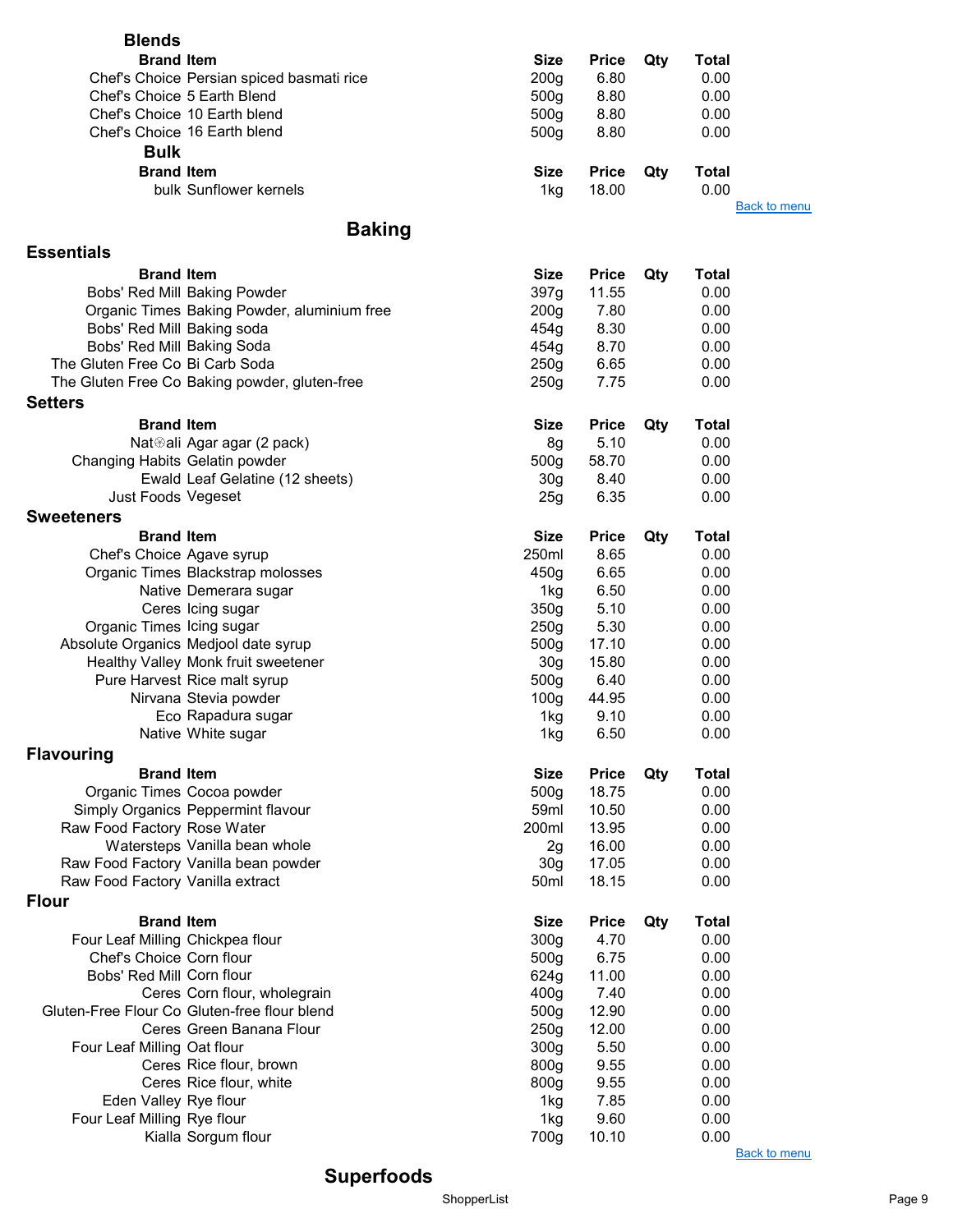| <b>Size</b>      | <b>Price</b> | Qty | Total |  |
|------------------|--------------|-----|-------|--|
| 100 <sub>q</sub> | 9.65         |     | 0.00  |  |
| 160a             | 14.95        |     | 0.00  |  |
| 500 <sub>q</sub> | 24.35        |     | 0.00  |  |
| 240g             | 19.60        |     | 0.00  |  |
| 168g             | 18.60        |     | 0.00  |  |
| 240g             | 22.30        |     | 0.00  |  |
| 250 <sub>a</sub> | 11.70        |     | 0.00  |  |
| 500ml            | 68.95        |     | 0.00  |  |
| 500ml            | 68.95        |     | 0.00  |  |
| 300a             | 16.60        |     | 0.00  |  |
| 100q             | 11.65        |     | 0.00  |  |
| 340g             | 10.95        |     | 0.00  |  |
| 400a             | 6.90         |     | 0.00  |  |
|                  |              |     |       |  |

**Back to menu** 

# Herbs and spices

| <b>Brand Item</b>                      |                                            |             | <b>Size</b>     | <b>Price</b> | Qty | <b>Total</b> |
|----------------------------------------|--------------------------------------------|-------------|-----------------|--------------|-----|--------------|
|                                        | Simply Organics All-purpose Seasoning      |             | 58g             | 12.60        |     | 0.00         |
| Lovin' Body Aniseed                    |                                            |             | 50 <sub>g</sub> | 4.30         |     | 0.00         |
| <b>Planet Organics Basil</b>           |                                            |             | 15g             | 3.85         |     | 0.00         |
| Gourmet Organic Bay Leaves             |                                            |             | 5g              | 4.40         |     | 0.00         |
| Planet Organics Bay leaves             |                                            |             | 60g             | 5.15         |     | 0.00         |
| Gourmet Organic Birds Eye Chilli       |                                            |             | 20 <sub>g</sub> | 4.40         |     | 0.00         |
|                                        | Gourmet Organic Black Pepper Cracked       |             | 40 <sub>g</sub> | 4.40         |     | 0.00         |
|                                        | Gourmet Organic Black Pepper Ground        |             | 40 <sub>q</sub> | 4.40         |     | 0.00         |
|                                        | Gourmet Organic Black Pepper Whole         |             | 40 <sub>g</sub> | 4.40         |     | 0.00         |
| Gourmet Organic Bouquet Garni          |                                            |             | 10 <sub>g</sub> | 4.40         |     | 0.00         |
| Gourmet Organic Cajun Blend            |                                            |             | 25g             | 4.40         |     | 0.00         |
| <b>Planet Organics Caraway seed</b>    |                                            |             | 50 <sub>g</sub> | 5.15         |     | 0.00         |
| Gourmet Organic Cardamon pods          |                                            |             | 20 <sub>g</sub> | 4.40         |     | 0.00         |
|                                        | Simply Organics Cardamon, ground           |             | 80 <sub>g</sub> | 24.10        |     | 0.00         |
|                                        | Planet Organics Cayenne Pepper             |             | 40 <sub>g</sub> | 5.15         |     | 0.00         |
| Lovin' Body Chamomile                  |                                            |             | 12g             | 4.35         |     | 0.00         |
|                                        | Gourmet Organic Chinese Five Spice Powder  |             | 30 <sub>g</sub> | 4.40         |     | 0.00         |
|                                        | Planet Organics Cinnamon Ground            |             | 45g             | 7.15         |     | 0.00         |
| Gourmet Organic Cloves, ground         |                                            |             | 30 <sub>g</sub> | 4.40         |     | 0.00         |
|                                        | Planet Organics Coriander Seed (whole)     |             | 25g             | 7.15         |     | 0.00         |
|                                        | Planet Organics Coriander Seed Ground      |             | 40 <sub>g</sub> | 7.15         |     | 0.00         |
| Planet Organics corriander leaf        |                                            |             | 10 <sub>g</sub> | 6.10         |     | 0.00         |
|                                        | Planet Organics Cumin Seed whole           |             | 50 <sub>g</sub> | 7.15         |     | 0.00         |
|                                        | Planet Organics Cumin Seed, ground         |             | 50 <sub>g</sub> | 7.15         |     | 0.00         |
| <b>Gourmet Organic Curry Leaves</b>    |                                            |             | 30 <sub>g</sub> | 4.40         |     | 0.00         |
| <b>Planet Organics Curry Powder</b>    |                                            |             | 55g             | 7.15         |     | 0.00         |
|                                        | Gourmet Organic Curry Powder Indian        |             | 30 <sub>g</sub> | 4.25         |     | 0.00         |
| <b>Planet Organics Dill</b>            |                                            |             | 18 <sub>g</sub> | 5.15         |     | 0.00         |
| Lovin' Body Dill seeds                 |                                            |             | 22g             | 4.30         |     | 0.00         |
| Gourmet Organic Fennel Ground          |                                            |             | 20 <sub>g</sub> | 4.40         |     | 0.00         |
| <b>Planet Organics Fennel Seed</b>     |                                            |             | 55g             | 7.15         |     | 0.00         |
| Gourmet Organic fenugreek seeds        |                                            |             | 50 <sub>g</sub> | 4.40         |     | 0.00         |
| Planet Organics Garam Masala           |                                            |             | 50 <sub>g</sub> | 7.15         |     | 0.00         |
| Gourmet Organic Garam Masala           |                                            |             | 30 <sub>g</sub> | 4.40         |     | 0.00         |
| <b>Planet Organics Garlic Granules</b> |                                            |             | 60g             | 7.15         |     | 0.00         |
| Planet Organics Ginger - ground        |                                            |             | 45g             | 7.15         |     | 0.00         |
| Gourmet Organic Ginger, ground         |                                            |             | 30 <sub>g</sub> | 4.40         |     | 0.00         |
|                                        | Wild Plains Lemongrass, dried              |             | 35g             | 2.40         |     | 0.00         |
| Gourmet Organic Mace                   |                                            |             | 30 <sub>g</sub> | 4.40         |     | 0.00         |
|                                        | Gourmet Organic Curry Powder, Madras       |             | 30 <sub>g</sub> | 4.40         |     | 0.00         |
| Gourmet Organic Marjoram               |                                            |             | 10 <sub>g</sub> | 4.35         |     | 0.00         |
|                                        | Gourmet Organic Mexican Seasoning          |             | 25g             | 4.40         |     | 0.00         |
|                                        | Gourmet Organic Middle Eastern Blend       |             | 30 <sub>g</sub> | 4.40         |     | 0.00         |
| Lovin' Body Mint leaves                |                                            |             | 18g             | 4.45         |     | 0.00         |
|                                        | Gourmet Organic Mustard Seed Brown         |             | 40 <sub>g</sub> | 4.40         |     | 0.00         |
|                                        | <b>Gourmet Organic Mustard Seed Yellow</b> |             | 40 <sub>g</sub> | 4.40         |     | 0.00         |
|                                        | Lovin' Body Mustard seeds black            |             | 85g             | 4.30         |     | 0.00         |
| Gourmet Organic Nigella seeds          |                                            | ShopperList | 30 <sub>g</sub> | 4.40         |     | 0.00         |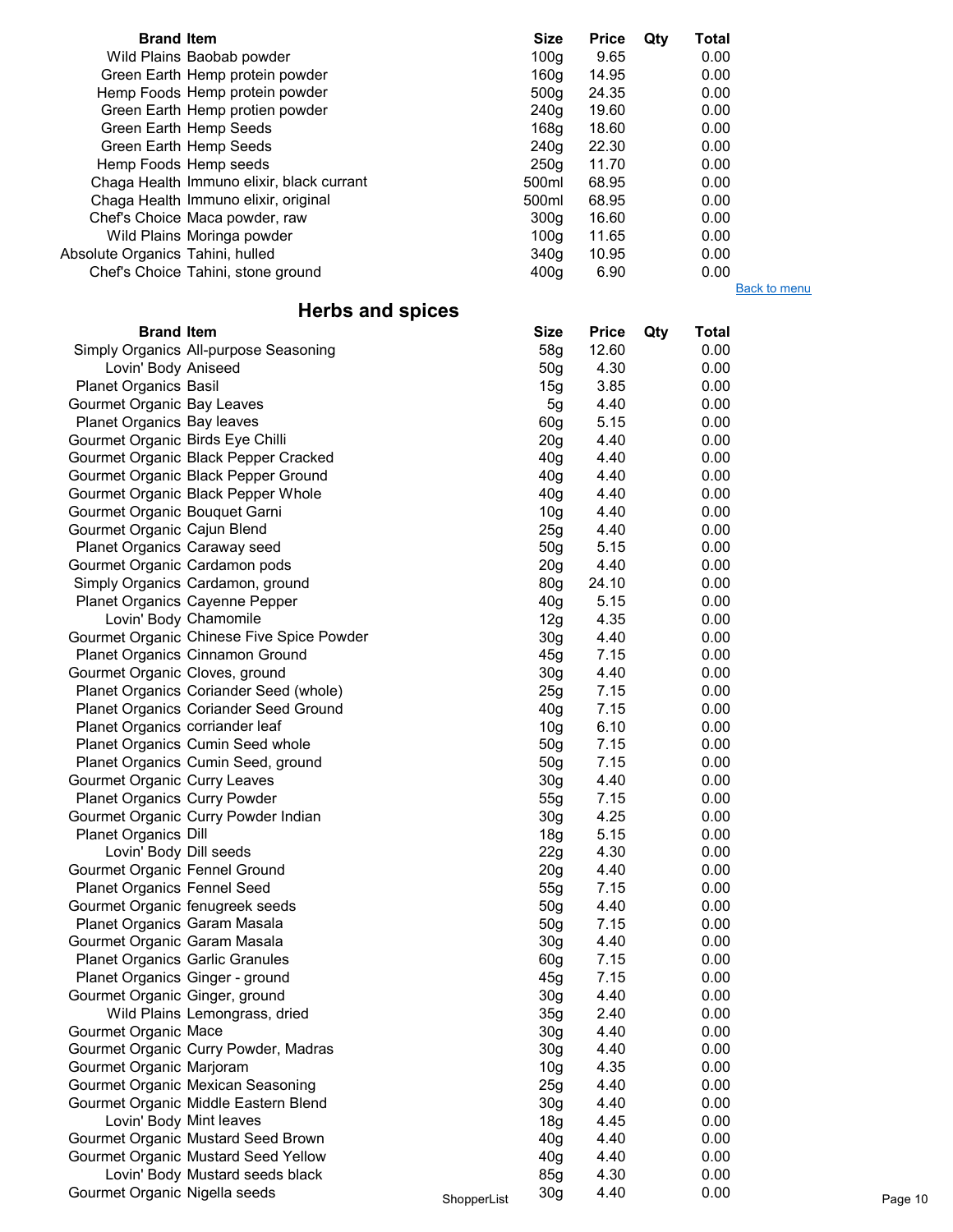|                                     | Planet Organics Nutmeg, ground                    | 50 <sub>g</sub>  | 7.15         |     | 0.00         |                     |
|-------------------------------------|---------------------------------------------------|------------------|--------------|-----|--------------|---------------------|
|                                     | Lovin' Body Nutmeg, whole                         | 60 <sub>g</sub>  | 4.45         |     | 0.00         |                     |
| <b>Gourmet Organic Onion Flakes</b> |                                                   | 30 <sub>g</sub>  | 4.40         |     | 0.00         |                     |
| Planet Organics Oregano             |                                                   | 15g              | 6.10         |     | 0.00         |                     |
| Planet Organics Parsely dried       |                                                   | 10 <sub>g</sub>  | 6.10         |     | 0.00         |                     |
| <b>Gourmet Organic Parsley</b>      |                                                   | 10 <sub>g</sub>  | 4.40         |     | 0.00         |                     |
|                                     | Lovin' Body Pepper, white powder                  | 72g              | 8.10         |     | 0.00         |                     |
|                                     | Lovin' Body Pepper, white whole                   | 80 <sub>g</sub>  | 7.45         |     | 0.00         |                     |
| <b>Planet Organics Peppercorns</b>  |                                                   | 15g              | 5.15         |     | 0.00         |                     |
|                                     | Lovin' Body Peppermint leaves                     | 24g              | 4.45         |     | 0.00         |                     |
|                                     |                                                   | 16g              | 6.10         |     | 0.00         |                     |
| <b>Planet Organics Rosemary</b>     |                                                   |                  |              |     |              |                     |
|                                     | Lovin' Body Smoked paprika                        | 70g              | 4.45         |     | 0.00         |                     |
| Gourmet Organic Star Anise          |                                                   | 10 <sub>g</sub>  | 4.40         |     | 0.00         |                     |
|                                     | Lovin' Body Sweet paprika                         | 60 <sub>g</sub>  | 4.45         |     | 0.00         |                     |
|                                     | Gourmet Organic Szechuan Pepper Ground            | 25g              | 4.40         |     | 0.00         |                     |
| <b>Planet Organics Thyme</b>        |                                                   | 60 <sub>g</sub>  | 6.10         |     | 0.00         |                     |
| Gourmet Organic Turmeric            |                                                   | 40 <sub>g</sub>  | 4.40         |     | 0.00         |                     |
| <b>Planet Organics Turmeric</b>     |                                                   | 60 <sub>g</sub>  | 7.15         |     | 0.00         |                     |
|                                     | Lovin' Body Turmeric flakes                       | 22g              | 4.45         |     | 0.00         |                     |
| Gourmet Organic Zaatar              |                                                   | 30 <sub>g</sub>  | 4.40         |     | 0.00         |                     |
| Jar wet spices                      |                                                   |                  |              |     |              |                     |
|                                     | Spiral Garlic, minced                             | 220g             | 7.95         |     | 0.00         |                     |
|                                     | Spiral Ginger, minced                             | 210 <sub>g</sub> | 6.95         |     | 0.00         |                     |
| <b>Bulk herbs and spices</b>        |                                                   |                  |              |     |              |                     |
| Gourmet Organic Cumin seeds         |                                                   | 1kg              | 50.00        |     | 0.00         |                     |
|                                     | Gourmet Organic Pepper, black cracked             | 1kg              | 59.20        |     | 0.00         |                     |
|                                     | Sunris Cinnamon sticks, bulk                      | 1kg              | 102.00       |     | 0.00         |                     |
|                                     |                                                   |                  |              |     |              | <b>Back to menu</b> |
|                                     | <b>Stocks and seasoning</b>                       |                  |              |     |              |                     |
| <b>Salt</b>                         |                                                   |                  |              |     |              |                     |
| <b>Brand Item</b>                   |                                                   | <b>Size</b>      | <b>Price</b> | Qty | <b>Total</b> |                     |
|                                     | Whittingtons WA lake salt, fine cooking           | 1kg              | 1.65         |     | 0.00         |                     |
|                                     | Olsson Sea salt, macrobiotic                      | 250g             | 8.75         |     | 0.00         |                     |
|                                     |                                                   |                  |              |     |              |                     |
|                                     |                                                   |                  |              |     |              |                     |
| <b>Stock</b>                        |                                                   |                  |              |     |              |                     |
| <b>Brand Item</b>                   |                                                   | <b>Size</b>      | <b>Price</b> | Qty | <b>Total</b> |                     |
|                                     | Urban Forager Stock concentrate, vegetable        | 270g             | 18.75        |     | 0.00         |                     |
|                                     | Urban Forager Stock concentrate, beef             | 270g             | 17.50        |     |              | 0.00 SPECIAL        |
|                                     | Urban Forager Stock concentrate, yegan umami      | 270g             | 18.75        |     |              | 0.00 NEW PRODUCT    |
|                                     | Urban Forager Stock concentrate, vegetable        | 270g             | 18.25        |     | 0.00         |                     |
| <b>Seasoning</b>                    |                                                   |                  |              |     |              |                     |
| <b>Brand Item</b>                   |                                                   | Size             | <b>Price</b> | Qty | <b>Total</b> |                     |
|                                     | A. Vogel Herbamare Small                          | 125g             | 14.95        |     | 0.00         |                     |
|                                     | Carwari Miso soup, instant                        | 6 serves         | 16.20        |     | 0.00         |                     |
|                                     | Carwari Miso paste, brown rice red soy bean       | 300 <sub>g</sub> | 16.00        |     | 0.00         |                     |
|                                     | Carwari Miso paste, red soy bean                  | 500g             | 17.10        |     | 0.00         |                     |
|                                     | Carwari Miso paste, white soy bean                | 500g             | 17.10        |     | 0.00         |                     |
|                                     |                                                   |                  |              |     |              | <b>Back to menu</b> |
|                                     | <b>Crackers and rice cakes</b>                    |                  |              |     |              |                     |
|                                     |                                                   |                  |              |     |              |                     |
| <b>Brand Item</b>                   |                                                   | <b>Size</b>      | <b>Price</b> | Qty | <b>Total</b> |                     |
|                                     | Dr Karg Spelt with Emmental Cheese Crispbread     | 200 <sub>g</sub> | 8.75         |     | 0.00         |                     |
|                                     | Ceres Brown rice cakes, original                  | 115g             | 4.30         |     | 0.00         |                     |
|                                     | Ceres Brown rice cakes, tamari                    | 115g             | 4.30         |     | 0.00         |                     |
|                                     | Ceres Brown rice crackers, original               | 115g             | 4.10         |     | 0.00         |                     |
|                                     | Ceres Brown rice crackers, seaweed                | 115g             | 4.10         |     | 0.00         |                     |
|                                     | Ceres Brown rice crackers, salt and vinegar       | 115g             | 4.10         |     | 0.00         |                     |
|                                     | Ceres Brown rice crackers multipack, salt and vin | 120g             | 5.90         |     | 0.00         |                     |
|                                     | Ceres Brown rice crackers multipack, sour cream   | 120g             | 5.90         |     | 0.00         |                     |
|                                     | Ceres Crackers, crispy rice black sesame          | 100 <sub>g</sub> | 4.65         |     | 0.00         |                     |
|                                     | Ceres Crackers, crispy rice sea salt              | 100 <sub>g</sub> | 4.65         |     | 0.00         |                     |
|                                     | Ceres Crackers, crispy rice sea tamari soy        | 100 <sub>g</sub> | 4.65         |     | 0.00         |                     |
|                                     | <b>Snacks, savoury</b>                            |                  |              |     |              | <b>Back to menu</b> |

#### Potato chips

#### **Brand Item** Number 2010 ShopperList **Size Price Qty Total** Page 11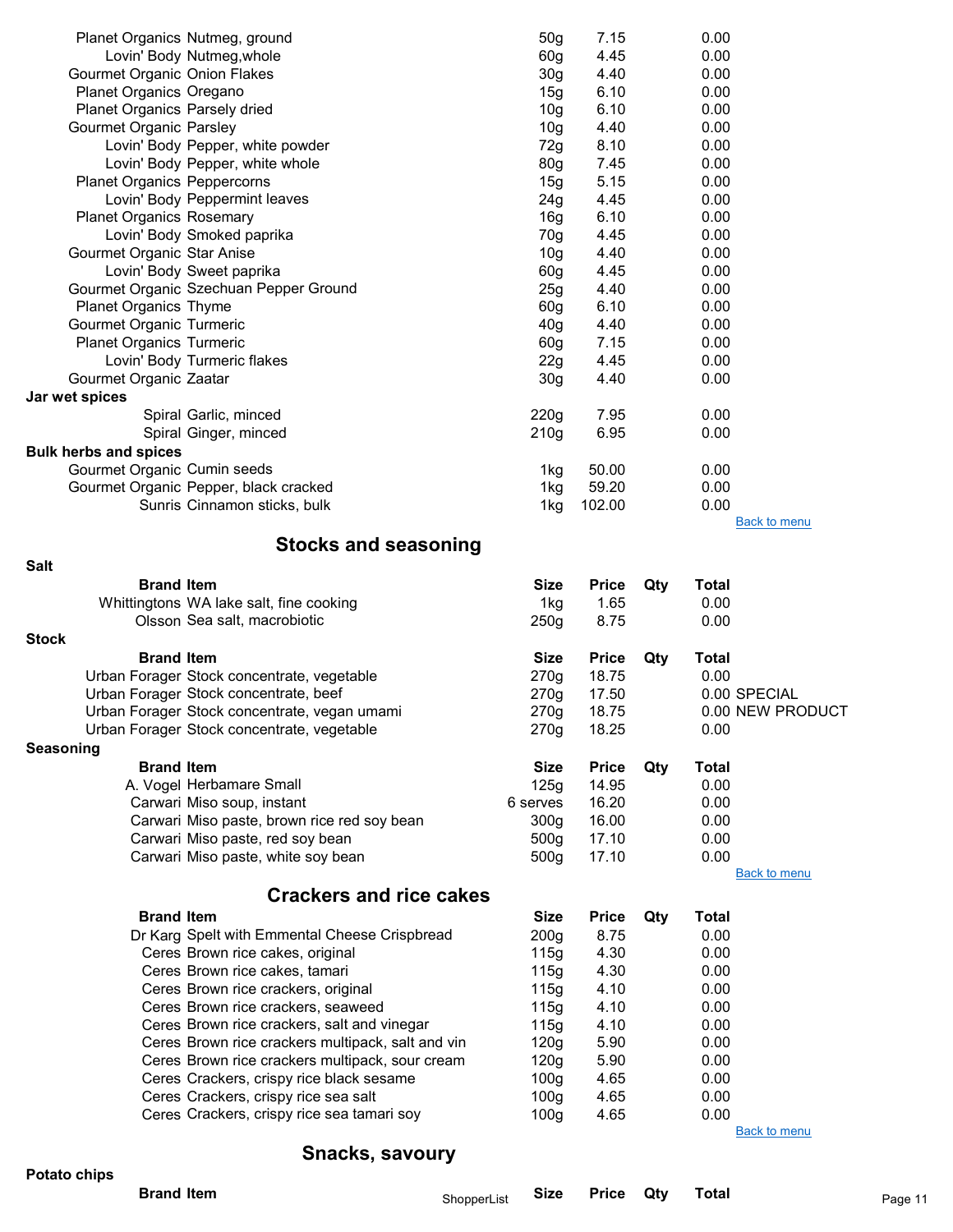|                   | Boulder Malt vinegar and sea salt potato chips          | 142g            | 6.60         |     | 0.00  |                     |
|-------------------|---------------------------------------------------------|-----------------|--------------|-----|-------|---------------------|
|                   | Boulder Parmesan and garlic potato chips                | 142g            | 6.60         |     | 0.00  |                     |
| Vegetable snacks  |                                                         |                 |              |     |       |                     |
| <b>Brand Item</b> |                                                         | Size            | <b>Price</b> | Qty | Total |                     |
|                   | DJ & A Broccoli crisps                                  | 25g             | 4.00         |     | 0.00  |                     |
|                   | DJ & A Green pea snack                                  | 75g             | 2.85         |     | 0.00  |                     |
|                   | DJ & A Shiitake mushroom                                | 30 <sub>g</sub> | 4.40         |     | 0.00  |                     |
|                   | DJ & A Veggie crisps                                    | 90 <sub>g</sub> | 7.50         |     | 0.00  |                     |
| <b>Other</b>      |                                                         |                 |              |     |       |                     |
| <b>Brand Item</b> |                                                         | Size            | <b>Price</b> | Qty | Total |                     |
|                   | Honest Sea Seaweed snack multipack (6x5g), barbeque     | 30 <sub>q</sub> | 12.00        |     | 0.00  |                     |
|                   | Honest Sea Seaweed snack multipack (6x5g), sea salt     | 30g             | 12.00        |     | 0.00  |                     |
|                   | Honest Sea Seaweed snack multipack (6x5g), sea salt and | 30 <sub>g</sub> | 12.00        |     | 0.00  |                     |
|                   | vinegar                                                 |                 |              |     |       |                     |
|                   | Honest Sea Seaweed snack multipack (6x5g), sesame       | 30 <sub>g</sub> | 12.00        |     | 0.00  |                     |
|                   | Honest Sea Seaweed snack multipack (6x5g), teriyaki     | 30 <sub>g</sub> | 12.00        |     | 0.00  |                     |
|                   | Honest Sea Seaweed snack, barbeque                      | 5g              | 2.30         |     | 0.00  |                     |
|                   | Honest Sea Seaweed snack, sea salt                      | 5g              | 2.30         |     | 0.00  |                     |
|                   | Honest Sea Seaweed snack, sea salt and vinegar          | 5g              | 2.30         |     | 0.00  |                     |
|                   | Honest Sea Seaweed snack, sesame                        | 5g              | 2.30         |     | 0.00  |                     |
|                   | Honest Sea Seaweed snack, teriyaki                      | 5g              | 2.30         |     | 0.00  |                     |
|                   | Honest Sea Seaweed snack, wasabi                        | 5g              | 2.40         |     | 0.00  |                     |
|                   |                                                         |                 |              |     |       | <b>Back to menu</b> |

# Snacks, sweet

# Cane-sugar-free

| <b>Brand Item</b>                 |                                                     | <b>Size</b>      | <b>Price</b> | Qty | <b>Total</b> |
|-----------------------------------|-----------------------------------------------------|------------------|--------------|-----|--------------|
|                                   | CarobK Banjo Bear, plain                            | 15g              | 1.30         |     | 0.00         |
|                                   | CarobK Carob bar, almond                            | 80 <sub>q</sub>  | 6.30         |     | 0.00         |
|                                   | CarobK Carob bar, coconut                           | 80 <sub>q</sub>  | 6.30         |     | 0.00         |
|                                   | CarobK Carob bar, milk                              | 80 <sub>g</sub>  | 6.30         |     | 0.00         |
|                                   | Eclipse Organic Paleo bar, raw berry ripe           | 15g              | 4.00         |     | 0.00         |
|                                   | Glee Gum, lemon and lime                            | 22g              | 3.20         |     | 0.00         |
|                                   | Glee Gum, peppermint                                | 22g              | 3.20         |     | 0.00         |
|                                   | Glee Gum, watermelon                                | 22g              | 3.20         |     | 0.00         |
|                                   | Koochi Lollipops, sugar free                        | 100 <sub>g</sub> | 6.70         |     | 0.00         |
|                                   | Naked Paleo Paleo bar, berry citrus                 | 65g              | 4.80         |     | 0.00         |
|                                   | Naked Paleo Paleo bar, cacao almond                 | 65g              | 4.80         |     | 0.00         |
| <b>Chocolate</b>                  |                                                     |                  |              |     |              |
| <b>Brand Item</b>                 |                                                     | <b>Size</b>      | <b>Price</b> | Qty | <b>Total</b> |
|                                   | Chef's Choice Milk Chocolate Couverture Drops       | 300 <sub>g</sub> | 14.65        |     | 0.00         |
|                                   | Organic Times Almonds, milk choc coated             | 150 <sub>g</sub> | 12.95        |     | 0.00         |
|                                   | Organic Times Coffee beans, dark choc coated        | 150 <sub>q</sub> | 12.95        |     | 0.00         |
|                                   | Organic Times Ginger, dark choc coated              | 150 <sub>q</sub> | 11.70        |     | 0.00         |
|                                   | Organic Times Licorice, dark choc coated            | 150 <sub>g</sub> | 10.55        |     | 0.00         |
|                                   | Organic Times Macadamia, milk choc coated           | 150 <sub>g</sub> | 14.70        |     | 0.00         |
|                                   | Organic Times Raspberry licorice, dark choc coated  | 150 <sub>g</sub> | 11.65        |     | 0.00         |
|                                   | Organic Times Raspberry licorice, white choc coated | 150g             | 11.95        |     | 0.00         |
|                                   | Organic Times Rocky Road, milk choc                 | 60 <sub>g</sub>  | 7.40         |     | 0.00         |
| Candy                             |                                                     |                  |              |     |              |
| <b>Brand Item</b>                 |                                                     | <b>Size</b>      | <b>Price</b> | Qty | <b>Total</b> |
| <b>Organic Times Marshmallows</b> |                                                     | 100 <sub>g</sub> | 10.20        |     | 0.00         |
|                                   | Cherry boots Candied citrus                         | 75g              | 7.50         |     | 0.00         |
|                                   | Yum Earth Licorice, peach                           | 142g             | 8.55         |     | 0.00         |
|                                   | Yum Earth Licorice, pomegrante                      | 142g             | 7.75         |     | 0.00         |
|                                   | Green Grove Licorice, spelt                         | 180 <sub>g</sub> | 5.60         |     | 0.00         |
|                                   | Yum Earth Licorice, strawberry                      | 142g             | 8.53         |     | 0.00         |
|                                   | Absolute Organics Licorice, traditional             | 200 <sub>g</sub> | 8.35         |     | 0.00         |
|                                   | Yum Earth Licorice, traditional                     | 142g             | 8.55         |     | 0.00         |
| Yum Earth Lollipops               |                                                     | 85g              | 6.70         |     | 0.00         |
|                                   | Yum Earth Lollipops, strawberry                     | 85g              | 6.35         |     | 0.00         |
|                                   | Yum Earth Lollipops, vitamin C                      | 85g              | 6.35         |     | 0.00         |
| <b>Organic Times Marshmallows</b> |                                                     | 100 <sub>g</sub> | 6.75         |     | 0.00         |
|                                   | Biona Pomegrante heart gums                         | 75g              | 5.40         |     | 0.00         |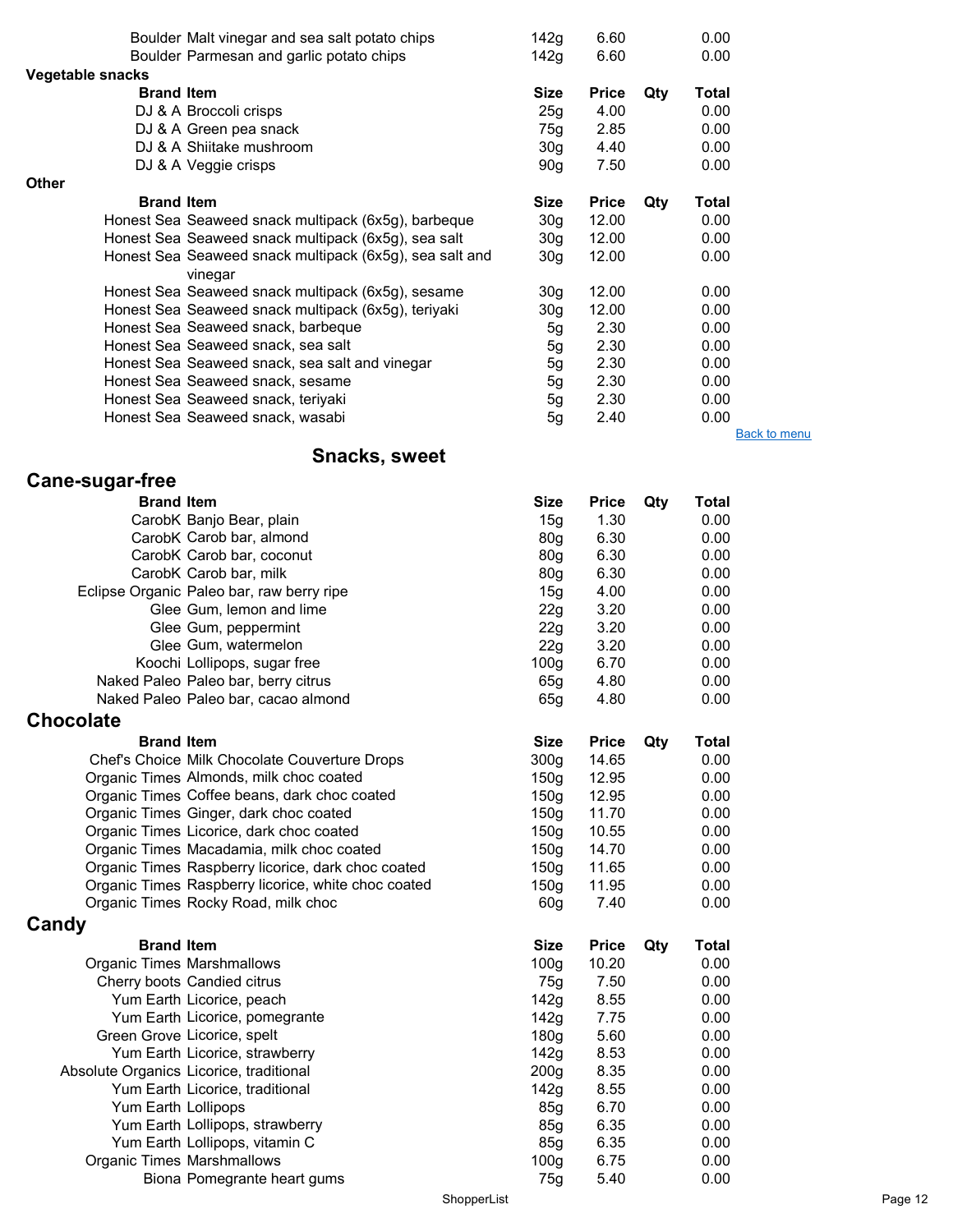| <b>Dessert</b>            |                                                   |                  |              |     |                     |
|---------------------------|---------------------------------------------------|------------------|--------------|-----|---------------------|
| <b>Brand Item</b>         |                                                   | <b>Size</b>      | <b>Price</b> | Qty | <b>Total</b>        |
|                           | Organic Fine Food Co Apple sauce (sugar-free)     | 500 <sub>g</sub> | 6.80         |     | 0.00                |
|                           |                                                   |                  |              |     |                     |
| <b>Cakes</b>              |                                                   |                  |              |     |                     |
| <b>Brand Item</b>         |                                                   | <b>Size</b>      | <b>Price</b> | Qty | <b>Total</b>        |
|                           | Noshu Chocolate mud cake (frozen)                 | 400 <sub>g</sub> | 14.70        |     | 0.00                |
|                           |                                                   |                  |              |     | <b>Back to menu</b> |
|                           | <b>Cold drinks</b>                                |                  |              |     |                     |
| <b>Health drinks</b>      |                                                   |                  |              |     |                     |
| <b>Brand Item</b>         |                                                   |                  |              |     |                     |
|                           |                                                   | <b>Size</b>      | <b>Price</b> | Qty | <b>Total</b>        |
|                           | Simple Hemp power juice                           | 325ml            | 6.00         |     | 0.00                |
|                           | Simple Green smoothie                             | 325ml            | 6.00         |     | 0.00                |
|                           | Simple Radiance juice                             | 325ml            | 6.00         |     | 0.00                |
|                           | Simple Cleanse juice                              | 325ml            | 6.00         |     | 0.00                |
|                           | Simple Afterglow juice                            | 325ml            | 6.00         |     | 0.00                |
|                           | Rok Kombucha, passionfruit rap                    | 365ml            | 4.80         |     | 0.00                |
|                           | Rok Kombucha, lemon licks                         | 365ml            | 4.80         |     | 0.00                |
|                           | Rok Kombucha, ginger pop                          | 370ml            | 4.80         |     | 0.00                |
|                           | Remedy Kombucha, apple crisp                      | 330ml            | 4.80         |     | 0.00                |
|                           | Remedy Kombucha, mango passion                    | 330ml            | 4.80         |     | 0.00                |
| <b>Sparkling juice</b>    |                                                   |                  |              |     |                     |
| <b>Brand Item</b>         |                                                   | <b>Size</b>      | <b>Price</b> | Qty | Total               |
|                           | Robinvale Ginger and grape juice, sparkling       | 750ml            | 11.90        |     | 0.00                |
|                           | Robinvale Strawberry and grape juice, sparkling   | 750ml            | 11.90        |     | 0.00                |
| Juice                     |                                                   |                  |              |     |                     |
| <b>Brand Item</b>         |                                                   | <b>Size</b>      |              |     | <b>Total</b>        |
|                           |                                                   |                  | <b>Price</b> | Qty |                     |
|                           | Farmers Orange Pineapple Mango Tropical Juice     | 350ml            | 3.20         |     | 0.00                |
|                           | Whole Kids apple juice                            | 200ml            | 3.00         |     | 0.00                |
|                           | Whole Kids Juice, fruity water                    | 200ml            | 2.80         |     | 0.00                |
|                           | Robinvale Grape - White Juice                     | 1L               | 15.15        |     | 0.00                |
|                           | Robinvale Grape-Red Juice                         | 1L               | 15.45        |     | 0.00                |
|                           | Smart Juice Cherry Juice                          | 1L               | 15.95        |     | 0.00                |
|                           | Robinvale Juice, red grape                        | 1 <sub>L</sub>   | 19.45        |     | 0.00                |
|                           | Georgia's Natural Pomegranate juice, cold pressed | 1L               | 11.60        |     | 0.00                |
|                           | Farmers Juice, orange                             | 350ml            | 3.50         |     | 0.00                |
|                           | Farmers Juice, apple                              | 350ml            | 3.50         |     | 0.00                |
|                           | Farmers Mango Banana Apple Smoothie               | 350ml            | 3.50         |     | 0.00                |
|                           | Pure Harvest Apple juice                          | 1L               | 7.10         |     | 0.00                |
|                           | <b>Born Coconut Water</b>                         | 1 <sub>L</sub>   | 4.80         |     | 0.00                |
| Soda                      |                                                   |                  |              |     |                     |
| <b>Brand Item</b>         |                                                   | <b>Size</b>      | <b>Price</b> | Qty | <b>Total</b>        |
|                           | Karma Lemmy lemonade                              | 300ml            | 4.80         |     | 0.00                |
|                           | Karma Gingerella                                  | 300ml            | 5.00         |     | 0.00                |
|                           | Remedy Raspberry lemonade                         | 330ml            | 4.35         |     | 0.00                |
| <b>Coffee</b>             |                                                   |                  |              |     |                     |
| <b>Brand Item</b>         |                                                   |                  |              |     |                     |
|                           |                                                   | <b>Size</b>      | <b>Price</b> | Qty | <b>Total</b>        |
|                           | Minor Figures Nitro cold brew coffee, black       | 200ml            | 4.15         |     | 0.00                |
|                           | Minor Figures Nitro cold brew cofee, latte        | 200ml            | 3.80         |     | 0.00                |
| <b>Water</b>              |                                                   |                  |              |     |                     |
| <b>Brand Item</b>         |                                                   | <b>Size</b>      | <b>Price</b> | Qty | <b>Total</b>        |
|                           | Beloka Water water, sparkling                     | 500ml            | 3.40         |     | 0.00                |
| Beloka Water Water, still |                                                   | 750ml            | 5.15         |     | 0.00                |
|                           | Beloka Water water, sparkling                     | 330ml            | 2.80         |     | 0.00                |
| Beloka Water water, still |                                                   | 330ml            | 2.80         |     | 0.00                |
|                           |                                                   |                  |              |     | <b>Back to menu</b> |
|                           | <b>Personal</b>                                   |                  |              |     |                     |
| <b>Dental</b>             |                                                   |                  |              |     |                     |
|                           |                                                   |                  |              |     |                     |

| <b>Brand Item</b>                  | <b>Size</b> | <b>Price Qty</b> | Total |         |
|------------------------------------|-------------|------------------|-------|---------|
| Saba Organic Mouth wash, wild mint | 500ml       | 8.95             | 0.00  |         |
| Riddells Creek Mouthwash, mint     | 250ml       | 10.25            | 0.00  |         |
| Grants Toothbrush, adult soft      |             | 4.65             | 0.00  |         |
| Grants Toothbrush, adult medium    |             | 4.65             | 0.00  |         |
|                                    | ShopperList |                  |       | Page 13 |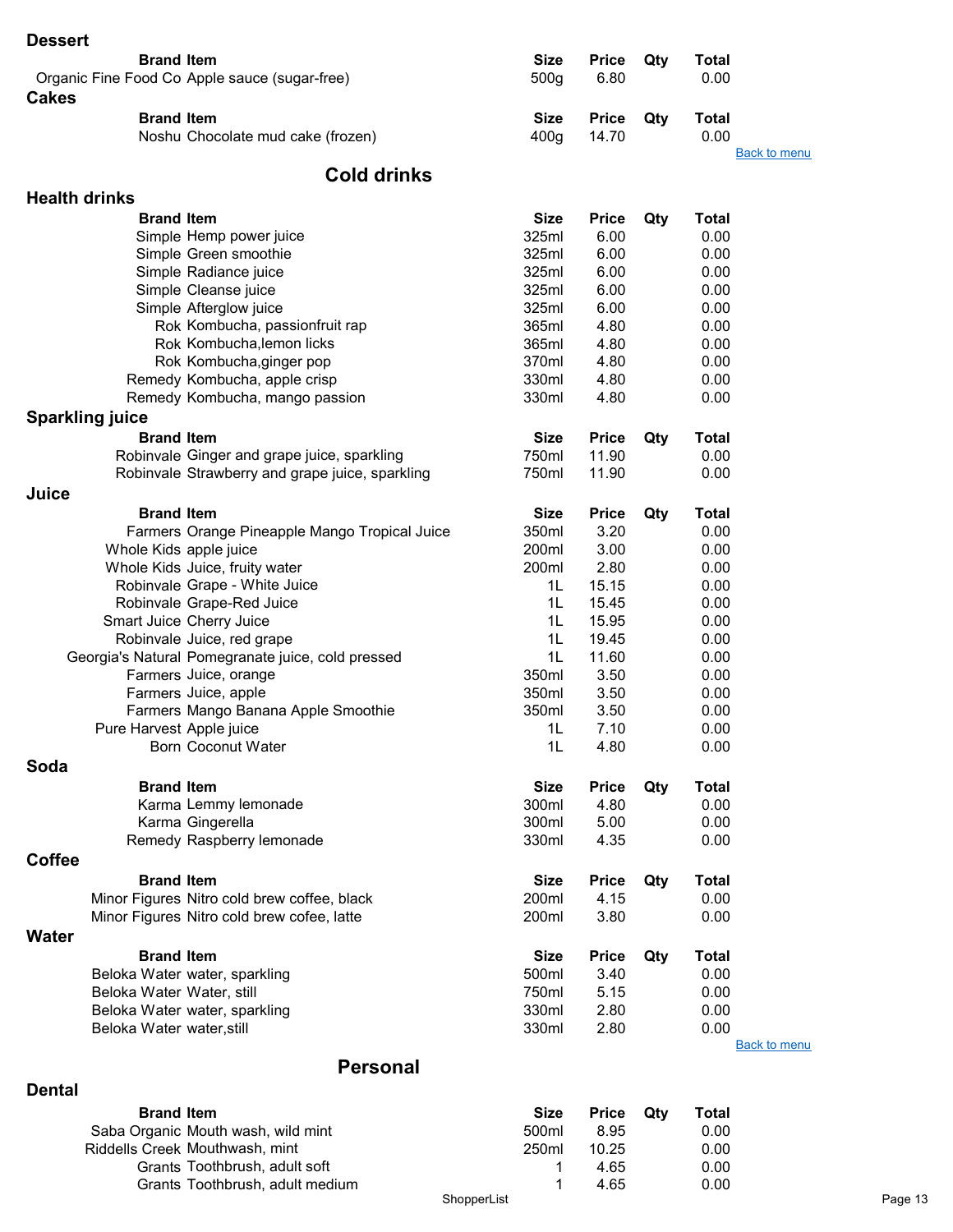| <b>Brand Item</b>  |                                                                                   | <b>Size</b>      | <b>Price</b>   | Qty | <b>Total</b> |
|--------------------|-----------------------------------------------------------------------------------|------------------|----------------|-----|--------------|
|                    | Elemental Soap, basil and black pepper                                            | 100 <sub>g</sub> | 4.50           |     | 0.00         |
|                    | Elemental Soap, cinnamon                                                          | 100 <sub>g</sub> | 4.50           |     | 0.00         |
|                    | Elemental Soap, citrus                                                            | 100 <sub>g</sub> | 4.50           |     | 0.00         |
|                    | Elemental Soap, lemongrass                                                        | 100 <sub>g</sub> | 4.50           |     | 0.00         |
|                    | Elemental Soap, rose geranium                                                     | 100 <sub>g</sub> | 4.50           |     | 0.00         |
|                    | Elemental Soap, unscented                                                         | 100 <sub>g</sub> | 4.50           |     | 0.00         |
| <b>Skincare</b>    |                                                                                   |                  |                |     |              |
| <b>Brand Item</b>  |                                                                                   | <b>Size</b>      | <b>Price</b>   | Qty | <b>Total</b> |
| Eco Sonya Headband |                                                                                   | 1                | 19.95          |     | 0.00         |
|                    | Eco Sonya Toner, super fruit                                                      | 150ml            | 29.95          |     | 0.00         |
|                    | Eco Sonya Body wash, coconut mint                                                 | 500ml            | 24.95          |     | 0.00         |
|                    | Eco Sonya Sunscreen, natural green tea rose hip Vit E                             | 150ml            | 29.95          |     | 0.00         |
|                    | Eco Sonya Super acai exfoliator                                                   | 100ml            | 34.95          |     | 0.00         |
|                    | Eco Sonya Pink Himalayan salt scrub                                               | 250g             | 34.95          |     | 0.00         |
|                    | Eco Sonya Face compost mask                                                       | 75ml             | 39.95          |     | 0.00         |
|                    | Hurraw Lip balm, chocolate                                                        | 4.3 <sub>g</sub> | 8.80           |     | 0.00         |
|                    | Hurraw Lip balm, orange                                                           | 4.3 <sub>g</sub> | 7.90           |     | 0.00         |
|                    | Hurraw Lip balm, vanilla                                                          | 4.3 <sub>g</sub> | 9.60           |     | 0.00         |
|                    | Lavera Body lotion, coconut and vanilla                                           | 200ml            | 15.95          |     | 0.00         |
|                    | Lavera Cleansing gel, aloe vera and jojoba                                        | 125ml            | 15.20          |     | 0.00         |
|                    | Lavera Hand & cuticle cream, olive oil & camomile                                 | 75ml             | 14.65          |     | 0.00         |
|                    | Lavera Hand cream, almond oil and shea butter                                     | 75ml             | 12.40          |     | 0.00         |
|                    | Lavera Hand cream, cranberry and argan oil                                        | 75ml             | 13.95          |     | 0.00         |
|                    | Sativa Clense hemp hand and body wash                                             | 250ml            | 22.80          |     | 0.00         |
|                    | Sativa Rejuvinate hemp serum                                                      | 30ml             | 56.30          |     | 0.00         |
|                    | Sativa Replenish hemp moisturiser                                                 | 50 <sub>ml</sub> | 56.30          |     | 0.00         |
|                    | Sense of Skin Shea butter skincare, lemongrass                                    | 90 <sub>g</sub>  | 18.00          |     | 0.00         |
|                    | Skin Food Toner, coconut mist                                                     | 120ml            | 13.20          |     | 0.00         |
|                    | Three Warriors Tasmanian sand scrub                                               | 150g             | 29.95          |     | 0.00         |
| <b>Haircare</b>    |                                                                                   |                  |                |     |              |
| <b>Brand Item</b>  |                                                                                   | <b>Size</b>      | <b>Price</b>   | Qty | <b>Total</b> |
|                    | Elemental Shampoo bar, rosemary                                                   | 110g             | 6.60           |     | 0.00         |
|                    | Lavera Gloss and bounce conditioner                                               | 200ml            | 14.95          |     | 0.00         |
|                    | Lavera Repair and care conditioner                                                | 200ml            | 15.95          |     | 0.00         |
|                    | Saba Organics Shampoo, lemongrass and mango                                       | 500ml            | 10.55          |     | 0.00         |
|                    | Saba Organics Conditioner, lemongrass and mango                                   | 500ml            | 10.55          |     | 0.00         |
|                    | Sativa Energise hemp shampoo                                                      | 200ml            | 22.80          |     | 0.00         |
|                    |                                                                                   |                  |                |     |              |
|                    | Sativa Hemp Conditioner                                                           | 200ml            | 22.80          |     | 0.00         |
|                    | Sativa Restore hemp contitioner                                                   | 200ml            | 22.80          |     | 0.00         |
| <b>Deoderant</b>   |                                                                                   |                  |                |     |              |
|                    |                                                                                   |                  |                |     |              |
| <b>Brand Item</b>  |                                                                                   | <b>Size</b>      | <b>Price</b>   | Qty | <b>Total</b> |
|                    | Lavera Spray, lime and verbena                                                    | 75ml<br>75ml     | 20.75          |     | 0.00         |
|                    | Lavera Spray, sensitiv witch hazel and rose                                       |                  | 20.75          |     | 0.00         |
|                    | Lavera Spray, wild rose                                                           | 75ml<br>100ml    | 20.75<br>18.95 |     | 0.00<br>0.00 |
|                    | Noosa Basics Spray, coastal tea tree<br>Noosa Basics Spray, rose and frankincense | 100ml            | 18.95          |     | 0.00         |
|                    | Noosa Basics Paste, charcoal and eucalyptus (tin)                                 | 50 <sub>g</sub>  | 14.20          |     | 0.00         |
|                    | Noosa Basics Roll-on, lemon myrtle                                                | 50ml             | 15.20          |     | 0.00         |
|                    | Noosa Basics Roll-on, rose and frankincense                                       | 50ml             | 15.20          |     | 0.00         |
|                    | Noosa Basics Roll-on, sandalwood                                                  | 50 <sub>ml</sub> | 15.20          |     | 0.00         |
|                    | Saba Organics Roll-on, lemongrass and desert lime                                 | 50 <sub>ml</sub> | 6.30           |     | 0.00         |
| <b>Feminine</b>    |                                                                                   |                  |                |     |              |
|                    |                                                                                   |                  |                |     |              |
| <b>Brand Item</b>  |                                                                                   | <b>Size</b>      | <b>Price</b>   | Qty | <b>Total</b> |
|                    | natracare Panty liners, ultra thin                                                | 22               | 7.30           |     | 0.00         |
|                    | natracare Maxi pads, regular                                                      | 14               | 7.30           |     | 0.00         |
|                    | natracare Maxi pads, super                                                        | 12               | 7.30           |     | 0.00         |
|                    | natracare Dry and light slim incontinence                                         | 20               | 11.10          |     | 0.00         |
|                    | natracare Tampons, super                                                          | 20               | 7.80           |     | 0.00         |
|                    | natracare Tampons, regular                                                        | 20<br>25         | 7.80           |     | 0.00         |
|                    | Organyc Panty liners (flat) light<br>Organyc Pads, ultra thin moderate wings      | 10               | 8.15<br>8.15   |     | 0.00<br>0.00 |